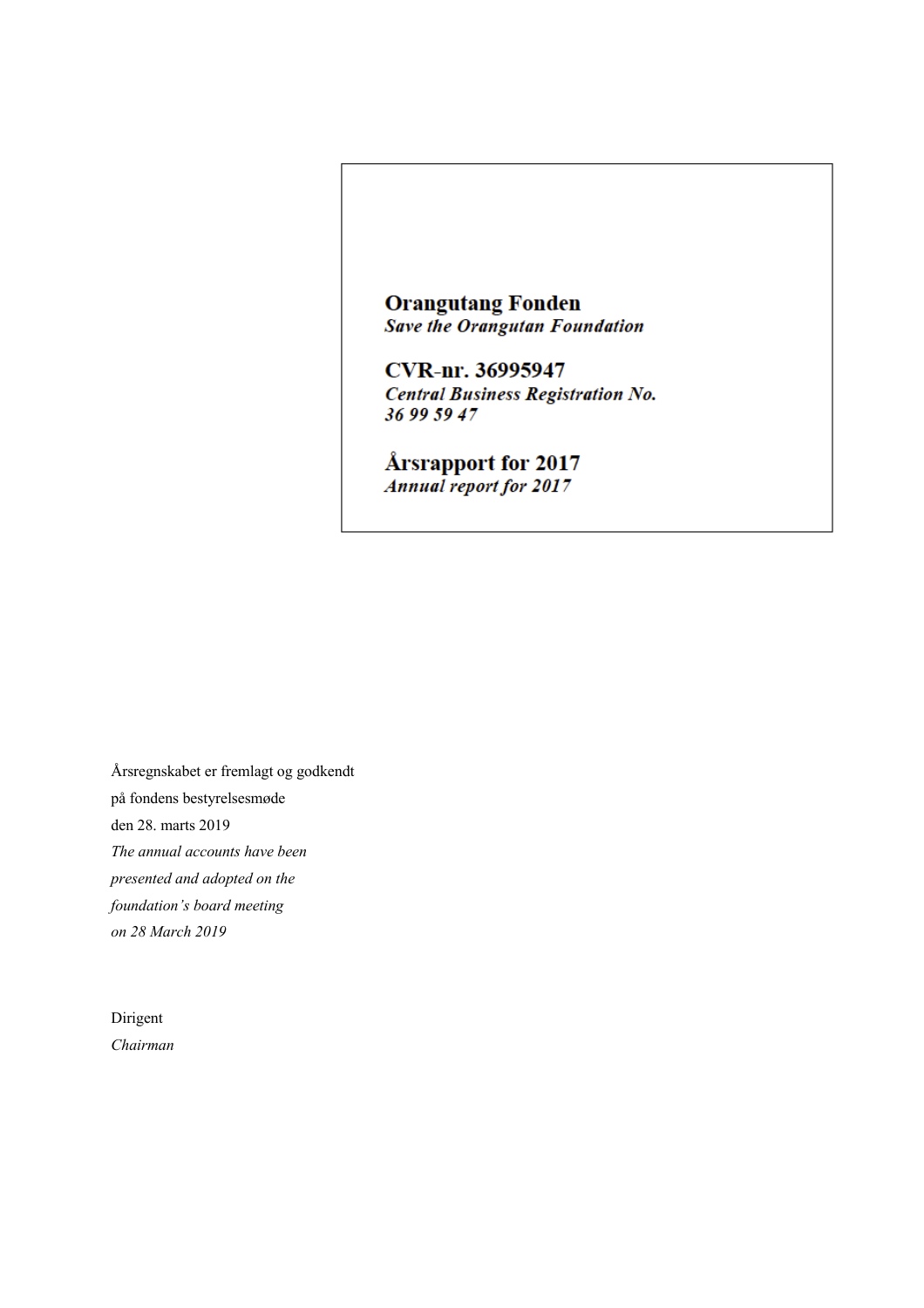## **Indholdsfortegnelse**

*Contents*

|                                                                            | Side<br>Page   |
|----------------------------------------------------------------------------|----------------|
| Påtegning<br><b>Financial statements</b>                                   |                |
| Ledelsens påtegning<br>Statement by Management on the annual report        | 3              |
| Den uafhængige revisors revisionspåtegning<br>Independent auditor's report | $\overline{4}$ |
| Ledelsesberetning<br><b>Management commentary</b>                          |                |
| Fondsoplysninger<br>Foundation details                                     | 9              |
| Beretning<br>Commentary                                                    | 10             |
| Årsregnskab<br><b>Annual accounts</b>                                      |                |
| Regnskabspraksis<br><b>Accounting policies</b>                             | 13             |
| Resultatopgørelse for 2017<br>Income statement for 2017                    | 15             |
| Balance 31. december 2017<br>Balance sheet at 31 December 2017             | 16             |
| Noter til årsregnskabet<br>Notes on the annual accounts                    | 17             |

The English text in this document is an unofficial translation of the Danish original. In the event of any inconsistencies, the Danish version shall apply.

Please note that Danish decimal and digit grouping symbols have been used in the financial statements.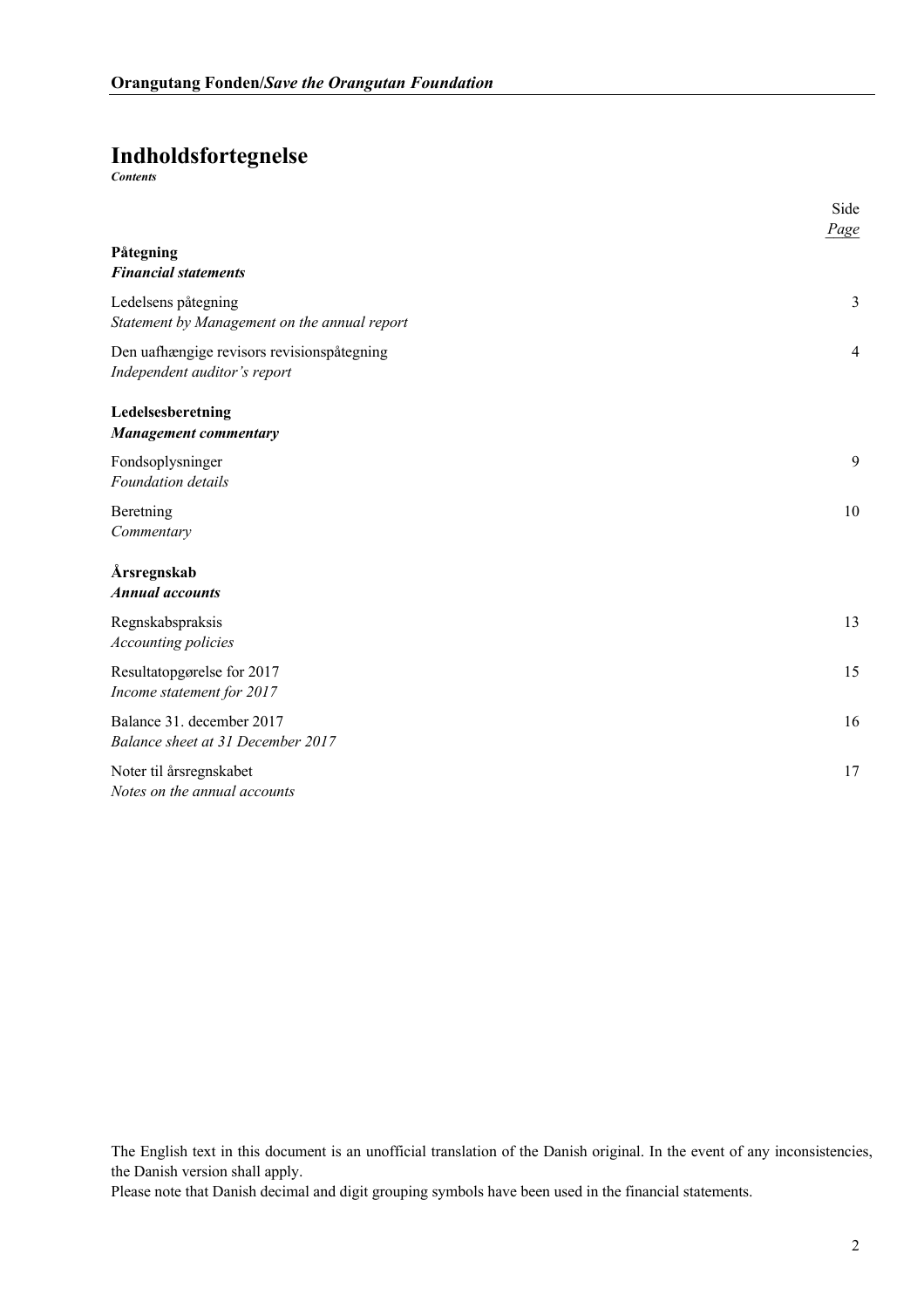Bestyrelsen har til dags dato behandlet og godkendt årsregnskabet for 2017 for Orangutang Fonden.

Årsregnskabet er aflagt i overensstemmelse med lov om fonde og visse foreninger og vedtægter samt årsregnskabslovens bestemmelser for regnskabsklasse A med de nødvendige tilpasninger.

Årsregnskabet giver efter vores opfattelse et retsvisende billede af fondens aktiver, passiver og finansielle stilling pr. 31. december 2017 samt af resultatet af fondens aktiviteter for perioden 1. januar 2017 – 31. december 2017.

Ledelsesberetningen indeholder, efter vores opfattelse, en retsvisende redegørelse for de forhold, beretningen omhandler.

København den 17. maj 2018 **Copenhagen 17 May 2018** 

## **Ledelsens påtegning Statement by Management on the annual report**

The board of trustees has today considered and approved the annual accounts of Save the Orangutan Foundation for 2017.

The annual accounts are presented in accordance with the Foundations Act of 21 September 2012 and regulations as well as with the Danish Financial Statements Act reporting class A adopted to the circumstances of the foundation.

In our opinion, the annual accounts give a true and fair view of the foundation's assets and liabilities and its financial position at 31 December 2017 and of the results of its operations in the period 1 January 2017–31 December 2017.

We believe that the management commentary contains a fair review of the affairs and conditions referred to therein.

**Direktion**  *Management*

Hanne Gürtler

**Bestyrelse**  *Board of trustees*

Elin Schmidt

Formand *Chairman* Henning Kruse Petersen

Næstformand *Deputy chairman*

Carl Tore Jan Martens Thomas Mollerup Blach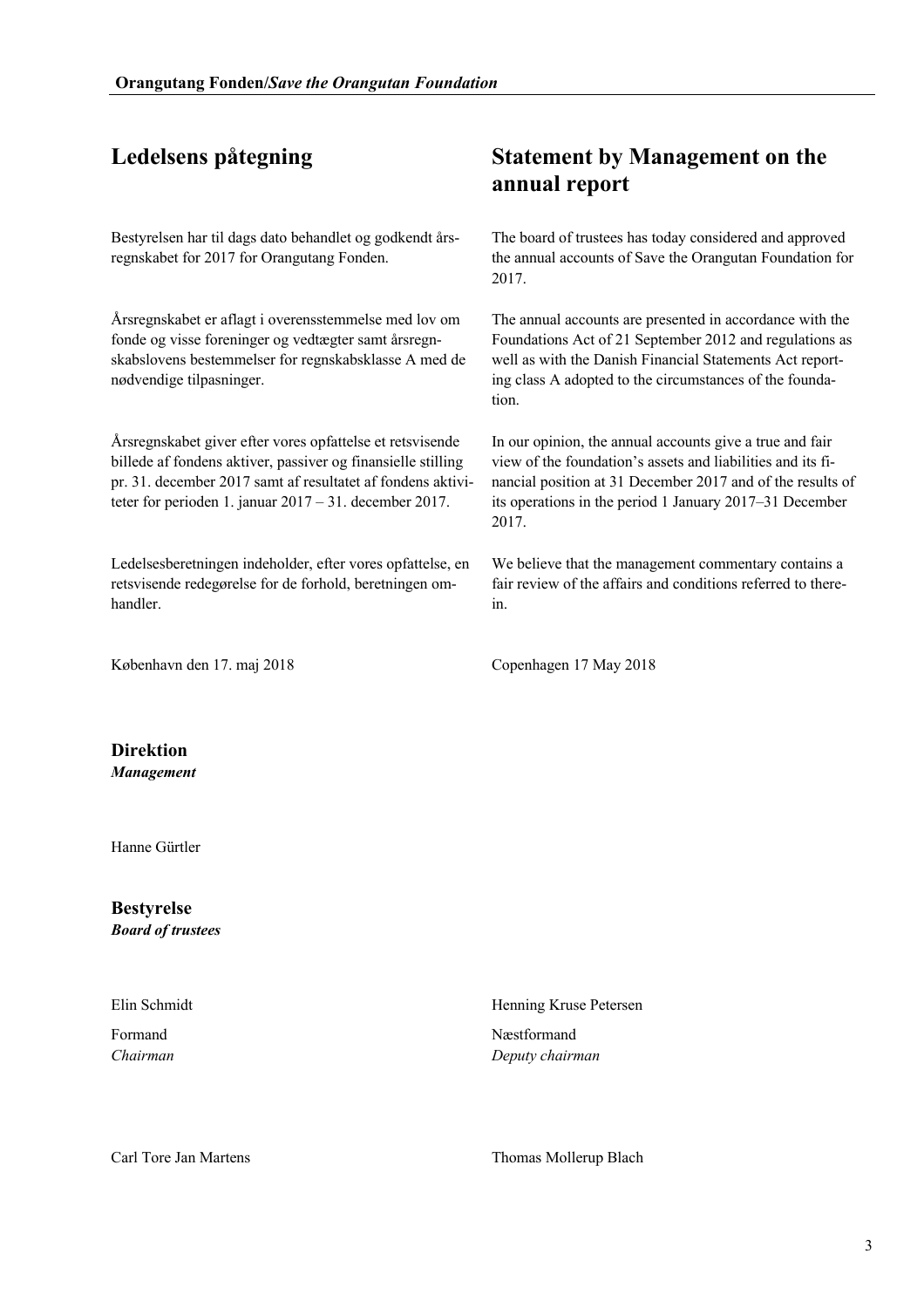### **Konklusion Opinion**

Vi har revideret årsregnskabet for Orangutang Fonden for regnskabsåret 1. januar - 31. december 2017, der omfatter resultatopgørelse, balance og noter, herunder anvendt regnskabspraksis. Årsregnskabet udarbejdes efter årsregnskabsloven tilpasset fondens forhold.

Det er vores opfattelse, at årsregnskabet giver et retvisende billede af fondens aktiver, passiver og finansielle stilling pr. 31. december 2017 samt af resultatet af fondens aktiviteter for regnskabsåret 1. januar - 31. december 2017 i overensstemmelse med årsregnskabsloven.

### **Grundlag for konklusion Basis for conclusion**

Vi har udført vores revision i overensstemmelse med internationale standarder om revision og de yderligere krav, der er gældende i Danmark, idet revisionen af modtagne offentlige midler udføres på grundlag af bestemmelserne i bekendtgørelse nr. 97 ad 27. januar 2014 om regnskab og revision m.v. af regnskaber for modtagere af tilskud fra puljer under Kulturministeriets område. Vores ansvar ifølge disse standarder og krav er nærmere beskrevet i revisionspåtegningens afsnit "Revisors ansvar for revisionen af årsregnskabet". Vi er uafhængige af fonden i overensstemmelse med internationale etiske regler for revisorer (IESBA's Etiske regler) og de yderligere krav, der er gældende i Danmark, ligesom vi har opfyldt vores øvrige etiske forpligtelser i henhold til disse regler og krav. Det er vores opfattelse, at det opnåede revisionsbevis er tilstrækkeligt og egnet som grundlag for vores konklusion.

Ledelsen har ansvaret for udarbejdelsen af et årsregnskab, der giver et retvisende billede i overensstemmelse med lov om fonde og visse foreninger. Ledelsen har endvidere ansvaret for den interne kontrol, som ledelsen anser for nødvendig for at udarbejde et årsregnskab uden væsentlig fejlinformation, uanset om denne skyldes besvigelser eller fejl.

## **Independent auditor's report**

### **Til bestyrelsen i Orangutang Fonden To the Board of trustees of Save the Orangutan Foundation**

We have audited the annual accounts of Save the Orangutan Foundation for the financial year 1 January–31 December 2017, which comprise the income statement, balance sheet, and notes, including accounting policies. The financial statements are prepared in accordance with the Danish Financial Statements Act, adapted to the circumstances of the foundation.

In our opinion, the annual accounts give a true and fair view of the foundation's assets, liabilities, and financial position at 31 December 2017 and of the results of its operations for the financial year 1 January–31 December 2017 in accordance with the Danish Financial Statements Act.

We have performed our audit in accordance with International Standards on Auditing and the additional requirements that apply in Denmark, in that the audit of received public funds is performed on the basis of the provisions of ministerial order 97 of 27 January 2014 on accounting and auditing etc. accounts of recipients of grants from the jurisdiction of the Danish Ministry of Culture. Our responsibility according to these standards and requirements is specified in the paragraph 'Accountant's responsibility for the audit of the annual accounts' in the auditor's report. In accordance with international ethical rules for accountants (IESBA's Code of Ethics) and the additional requirements that apply in Denmark, we are independent of the foundation and likewise, we have fulfilled the additional ethical obligations in accordance with these rules and requirements. We believe the audit evidence we have obtained is sufficient and appropriate to provide a basis for our audit opinion.

### **Ledelsens ansvar for årsregnskabet Management's responsibility for the annual accounts**

Management is responsible for the preparation of the annual accounts that give a true and fair view in accordance with the Foundations Act of 21 september 2012. Furthermore, Management is responsible for such internal control as Management determines is necessary to enable the preparation of financial statements that are free from material misstatement, whether due to fraud or error.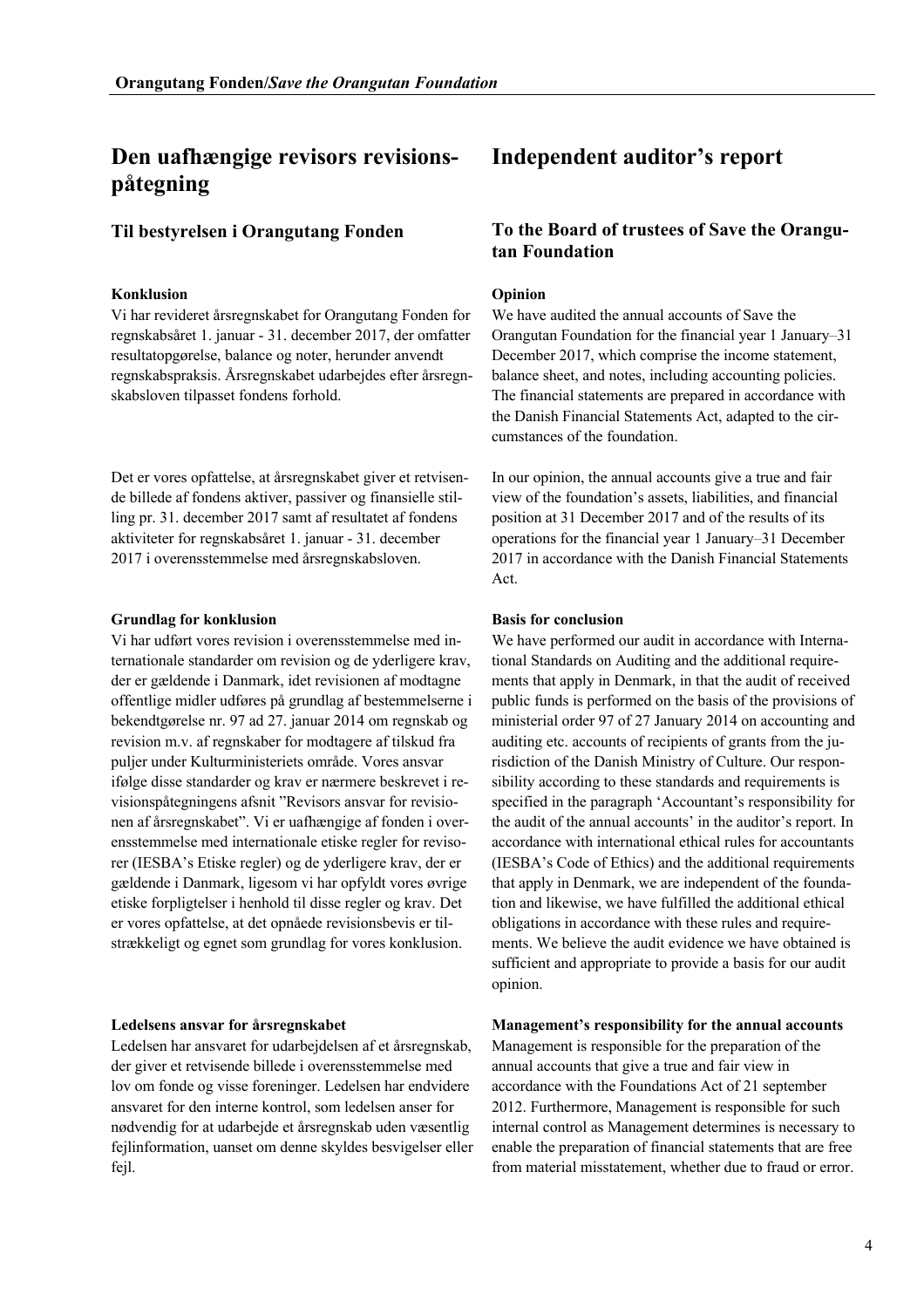Ved udarbejdelsen af årsregnskabet er ledelsen ansvarlig for at vurdere fondens evne til at fortsætte driften, at oplyse om forhold vedrørende fortsat drift, hvor dette er relevant, samt at udarbejde årsregnskabet på grundlag af regnskabsprincippet om fortsat drift, medmindre ledelsen har til hensigt at likvidere fonden, indstille driften eller ikke har andet realistisk alternativ end at gøre dette.

Vores mål er at opnå høj grad af sikkerhed for, om årsregnskabet som helhed er uden væsentlig fejlinformation, uanset om denne skyldes besvigelser eller fejl, og at afgive en revisionspåtegning med en konklusion. Høj grad af sikkerhed er et højt niveau af sikkerhed, men er ikke en garanti for, at en revision, der udføres i overensstemmelse med internationale standarder om revision og de yderligere krav, der er gældende i Danmark altid vil afdække væsentlig fejlinformation, når sådan findes.

Fejlinformation kan opstå som følge af besvigelser eller fejl og kan betragtes som væsentlige, hvis det med rimelighed kan forventes, at de enkeltvis eller samlet har indflydelse på de økonomiske beslutninger, som regnskabsbrugerne træffer på grundlag af årsregnskabet.

Som led i en revision, der udføres i overensstemmelse med internationale standarder om revision og de yderligere krav, der er gældende i Danmark, foretager vi faglige vurderinger og opretholder professionel skepsis under revisionen.

Identificerer og vurderer vi risikoen for væsentlig fejlinformation i årsregnskabet, uanset om denne skyldes besvigelser eller fejl, udformer og udfører revisionshandlinger som reaktion på disse risici samt opnår revisionsbevis, der er tilstrækkeligt og egnet til at danne grundlag for vores konklusion. Risikoen for ikke at opdage væsentlig fejlinformation forårsaget af besvigelser er højere end ved væsentlig fejlinformation forårsaget af fejl, idet besvigelser kan omfatte sammensværgelser, dokumentfalsk, bevidste udeladelser, vildledning eller tilsidesættelse af intern kontrol.

## **Independent auditor's report**

In preparing the annual accounts, management is responsible for evaluating whether or not the foundation is capable of continuing operations; for informing about conditions concerning continued operations when relevant; for preparing the annual accounts on the basis of the accounting policy of continued operations, unless management intends to liquidate the foundation or discontinue operations, or if it lacks a realistic alternative to doing as such.

### **Revisors ansvar for revisionen af årsregnskabet Auditor's responsibility for the audit of the annual accounts**

Our goal is to obtain reasonable assurance about whether the annual accounts are free from material misstatement, whether due to fraud or error, and to present an audit report with our opinion included. Resonable assurance is a high level of certainty, but it is not a guarantee that an audit, prepared in accordance with International Standards on Auditing and the additional requirements that apply in Denmark will consistently uncover existing material misstatement.

Misstatement may result from fraud or error, and it is deemed material if it appears reasonable to expect it to either separately or collectively influence the financial decisions of the users on the basis of the annual accounts.

As part of an audit that is prepared in accordance with International Standards on Auditing and the additional requirements that apply in Denmark, we make expert assessments and maintain a professional scepticism during the auditing.

### Herudover: Additionally:

We identify and assess the risk of material misstatement in the annual accounts, whether due to fraud or error. We draw up and carry out procedures as a reaction to these risks and obtain audit evidence that is sufficient and appropriate to provide a basis for our audit opinion. The risk of undetected material misstatement as a result of fraud is higher than that of error, because fraud may include conspiracies, forgery, intentional omission, misrepresentation, or disregard for internal control.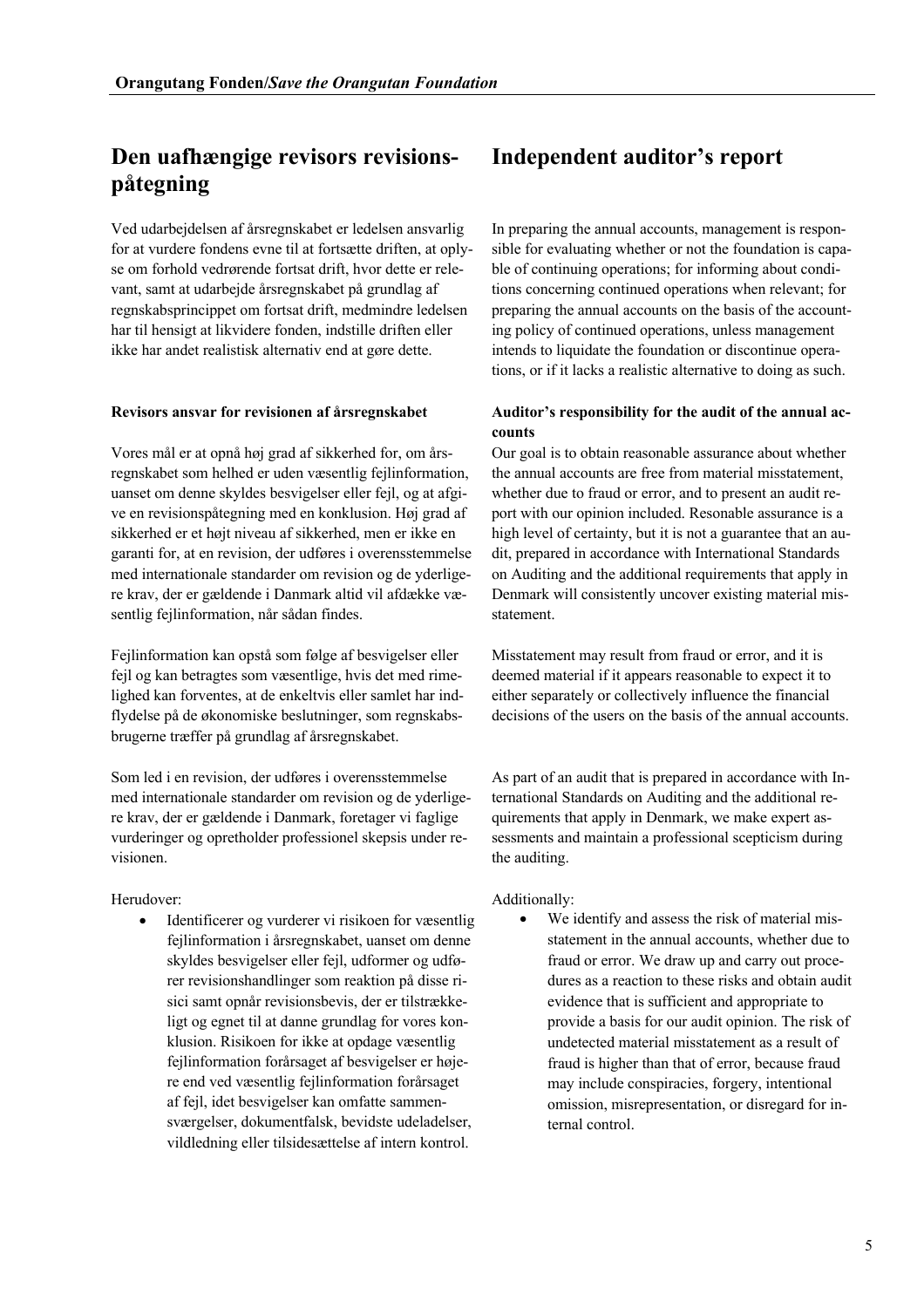- Opnår vi forståelse af den interne kontrol med relevans for revisionen for at kunne udforme revisionshandlinger, der er passende efter omstændighederne, men ikke for at kunne udtrykke en konklusion om effektiviteten af fondens interne kontrol.
- Tager vi stilling til, om den regnskabspraksis, som er anvendt af ledelsen, er passende, samt om de regnskabsmæssige skøn og tilknyttede oplysninger, som ledelsen har udarbejdet, er rimelige.
- Konkluderer vi, om ledelsens udarbejdelse af årsregnskabet på grundlag af regnskabspricippet om fortsat drift er passende, samt om der på grundlag af det opnåede revisionsbevis er væsentlig usikkerhed forbundet med begivenheder eller forhold, der kan skabe betydelig tvivl om fondens evne til at fortsætte driften. Hvis vi konkluderer, at der er en væsentlig usikkerhed, skal vi i vores revisionspåtegning gøre opmærksom på oplysninger herom i årsregnskabet eller, hvis sådanne oplysninger ikke er tilstrækkelige, modificere vores konklusion. Vores konklusioner er baseret på det revisionsbevis, der er opnået frem til datoen for vores revisionspåtegning. Fremtidige begivenheder eller forhold kan dog medføre, at fonden ikke længere kan fortsætte driften.
- Tager vi stilling til den samlede præsentation, struktur og indhold af årsregnskabet, herunder noteoplysningerne, samt om årsregnskabet afspejler de underliggende transaktioner og begivenheder på en sådan måde, at der gives et retsvisende billede heraf.

Vi kommunikerer med den øverste ledelse om bl.a. det planlagte omfang og den tidsmæssige placering af revisionen samt betydelige revisionsmæssige observationer, herunder eventuelle betydelige mangler i intern kontrol, som vi identificerer under revisionen.

Ifølge reglerne skal der afgives en årsberetning, som kan sidestilles med en ledelsesberetning. Ledelsen er ansvarlig for ledelsesberetningen.

Vores konklusion om årsregnskabet omfatter ikke ledelsesberetningen, og vi udtrykker ingen form for konklusion med sikkerhed om ledelsesberetningen.

## **Independent auditor's report**

- We consider the internal control relevant to the audit in order to design audit procedures appropriate to the circumstances, but not for the purpose of expressing an opninion on the effectiveness of the foundation's internal control.
- We decide whether the accounting policies applied by management are appropriate and whether the accounting estimates and the attached information compiled by management are reasonable.
- We express an opinion about whether management's preparation of the annual accounts on the basis of the accounting policy of continued operations is appropriate, and about whether any material uncertainty is connected with circumstances that can create significant doubt about the foundation's ability to continue operations on the basis of the obtained audit evidence. Should we conclude that there is material uncertainty, we are required to draw attention to information hereof during the audit report in the annual accounts, or should such information be insufficient, we are required to modify our opinion. Our opinions are based on the audit evidence obtained up until the date of our auditor's report. However, future circumstances may result in the foundation's inability to continue operations.
- We review the general presentation, structure, and contents of the annual accounts, including the information provided by notes, and whether the annual accounts reflect the underlying operations and circumstances in a true and fair manner.

We communicate with management with regards to the planned extent and the temporal planning of the audit and with regards to significant observations during the audit, including the potential material discrepancies in the internal control, which we will identify during the audit.

### **Udtalelse om ledelsesberetningen Statement on the management commentary**

According to regulations, an annual report, comparable to the management's report, must be made. Management is responsible for the management commentary.

Our opinion about the annual accounts does not include the management commentary, and we do not express an opinion about the commentary with certainty in any way.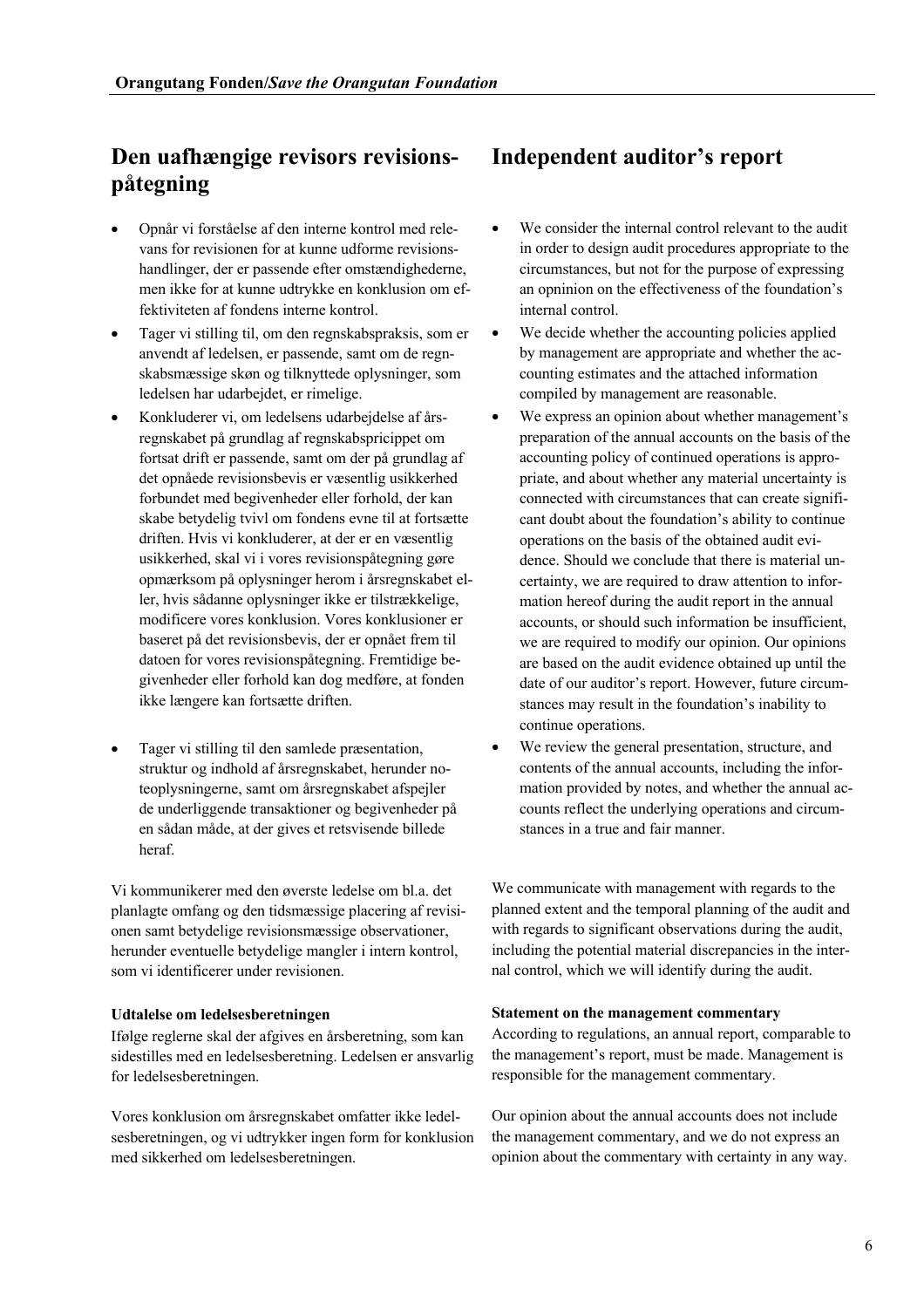I tilknytning til vores revision af årsregnskabet er det vores ansvar at læse ledelsesberetningen og i den forbindelse overvje, om ledelsesberetningen er væsentligt inkonsistent med årsregnskabet eller vores viden opnået ved revisionen eller på anden måde synes at indeholde væsentlig fejlinformation.

Vores ansvar er derudover at overveje, om ledelsesberetningen indeholder krævede oplysninger i henhold til lov om fonde og visse foreninger.

Baseret på det udførte arbejde er det vores opfattelse, at ledelsesberetningen er i overensstemmelse med årsregnskabet og er udarbejdet i overensstemmelse med lovgivningens krav. Vi har ikke fundet væsentlig fejlinformation i ledelsesberetningen.

## **Erklæring i henhold til anden lovgivning og øvrig regulering**

### **Udtalelse om juridisk-kritisk revision og forvaltningsrevision**

Ledelsen er ansvarlig for, at de dispositioner, der vedrører anvendelsen af de modtagne tips- og lottomidler, der er omfattet af regnskabsaflæggelsen, er i overensstemmelse med meddelte bevillinger, love og andre forskrifter samt med indgåede aftaler og sædvanlig praksis. Ledelsen er også ansvarlig for, at der er taget skyldige økonomiske hensyn til kravet om sparsommelighed ved forvaltningen af midler og driften af institutionen, der er omfattet af årsregnskabet.

Ledelsen har i den forbindelse ansvar for at etablere systemer og processer, der understøtter sparsommelighed, produktivitet og effektivitet.

I tilknytning til vores revision af årsregnskabet er det vores ansvar at gennemføre juridisk-kritisk revision og forvaltningsrevision af udvalgte emner i overensstemmelse med standarderne for offentlig revision. I vores juridiskkritiske revision efterprøver vi med høj grad af sikkerhed for de udvalgte emner, om undersøgte dispositioner, der er omfattet af regnskabsaflæggelsen, er i overensstemmelse med de relevante love og andre forskrifter samt med indgåede aftaler og sædvanlig praksis. I vores forvaltningsrevision vurderer vi med høj grad af sikkerhed, om de undersøgte systemer, processer eller dispositioner

## **Independent auditor's report**

In connection with our audit of the annual accounts, we are responsible for reading the management commentary, and in that context, for considering whether the commentary is materially inconsistent with the annual accounts or the knowledge we have obtained during the audit, or if it otherwise appears to contain material misstatement.

Additionally, we are responsible for considering if the management commentary contains the required information according to the Foundations Act of 21 september 2012.

On the basis of the performed audit, it is our opinion that the management commentary is consistent with the annual accounts and that it has been prepared in accordance with the legislative requirements. We have not found any material misstatements in the management commentary.

## **Statement with reference to other statutory rules and additional regulation**

### **Statement on forensic accounting and performance audit**

Management is responsible for ensuring that funds received from state football and lottery funds, which is included in the preparation of the annual accounts, are applied in accordance with granted appropriations, statutes, other regulations, agreements, and usual practice. Management is also responsible for making payable financial considerations of the demand for economy in the administration of funds and the operation of the institution that is subject to the annual accounts.

Therefore, management is responsible for the establishment of systems and processes that support economy, productivity, and efficiency.

In connection with our audit of the annual accounts, we are responsible for carrying out forensic accounting and performance audit of selected subjects in accordance with the standards for public auditing. In our forensic accounting, we verify with reasonable assurance in the selected subjects, whether the examined disposals, which are included in the preparation of the annual accounts, are in accordance with relevant statutes and other regulations as well as with agreements and usual practice. In our performance audit, we evaluate with reasonable assurance whether the examined systems, processes, or disposals support payable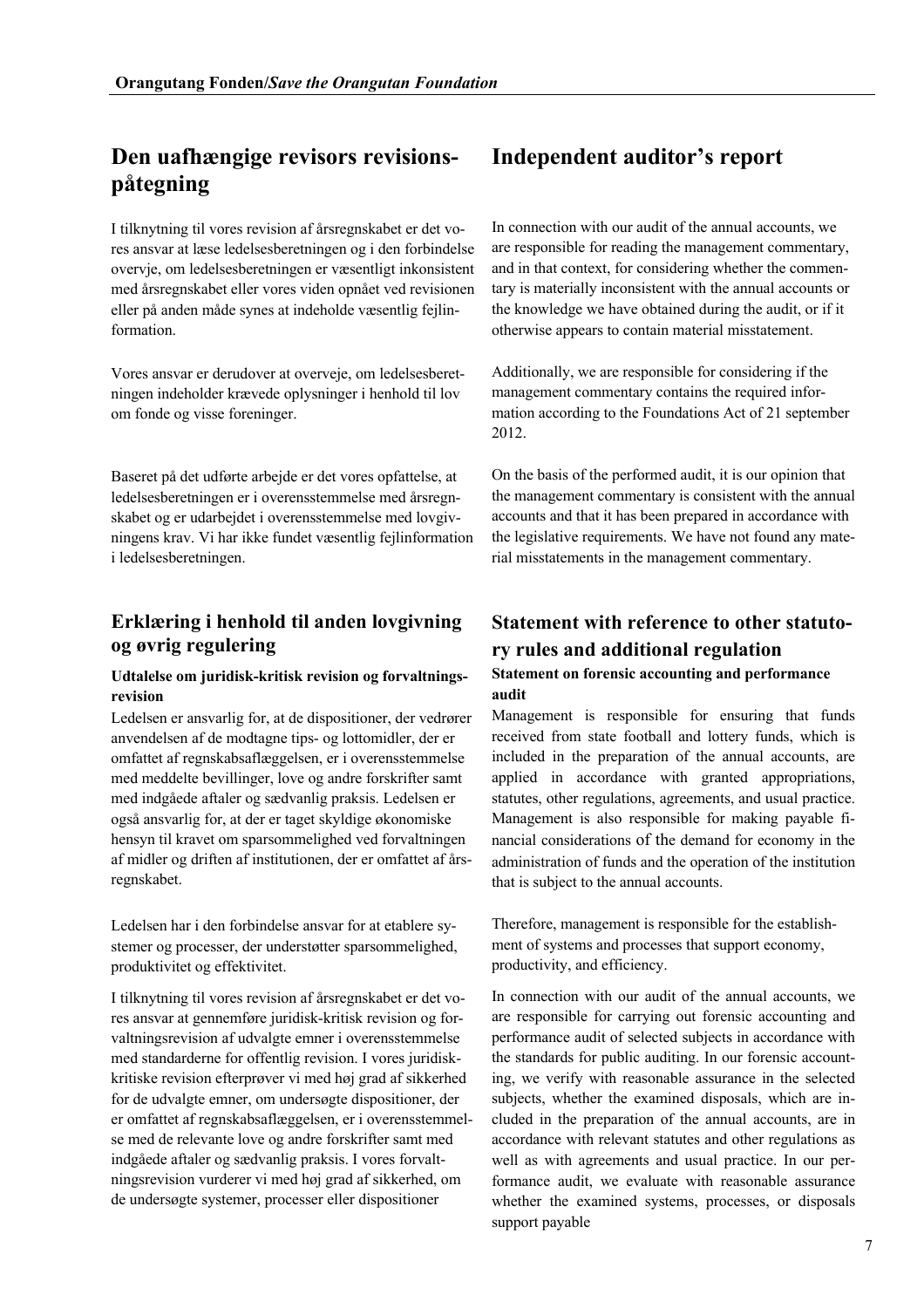understøtter skyldige økonomiske hensyn ved forvaltningen af de midler og driften af institutionen, der er omfattet af årsregnskabet.

Hvis vi på grundlag af det udførte arbejde konkluderer, at der er anledning til væsentlige kritiske bemærkninger, skal vi rapportere herom.

Vi har ingen væsentlige kritiske bemærkninger at rapportere i den forbindelse.

København, den 17. maj 2018 Copenhagen, 17 May 2018

## **Independent auditor's report**

financial considerations in the administration of funds and the operation of the institution subject to the annual accounts.

In case our performed audit reveals cause for materially critical qualification, we are required to report hereof.

We have no materially critical qualification to report in this connection.

## **Deloitte**

Statsautoriseret Revisionspartnerselskab *State Authorised Limited Liability Accounting Partnership*  CVR-nr. 33 96 35 56 *Central Business Reg No. 33 96 35 56*

Christian Dalmose Pedersen statsautoriseret revisor *State Authorised Public Accountant* MNE-nr. mne24730 *MNE no. mne24730*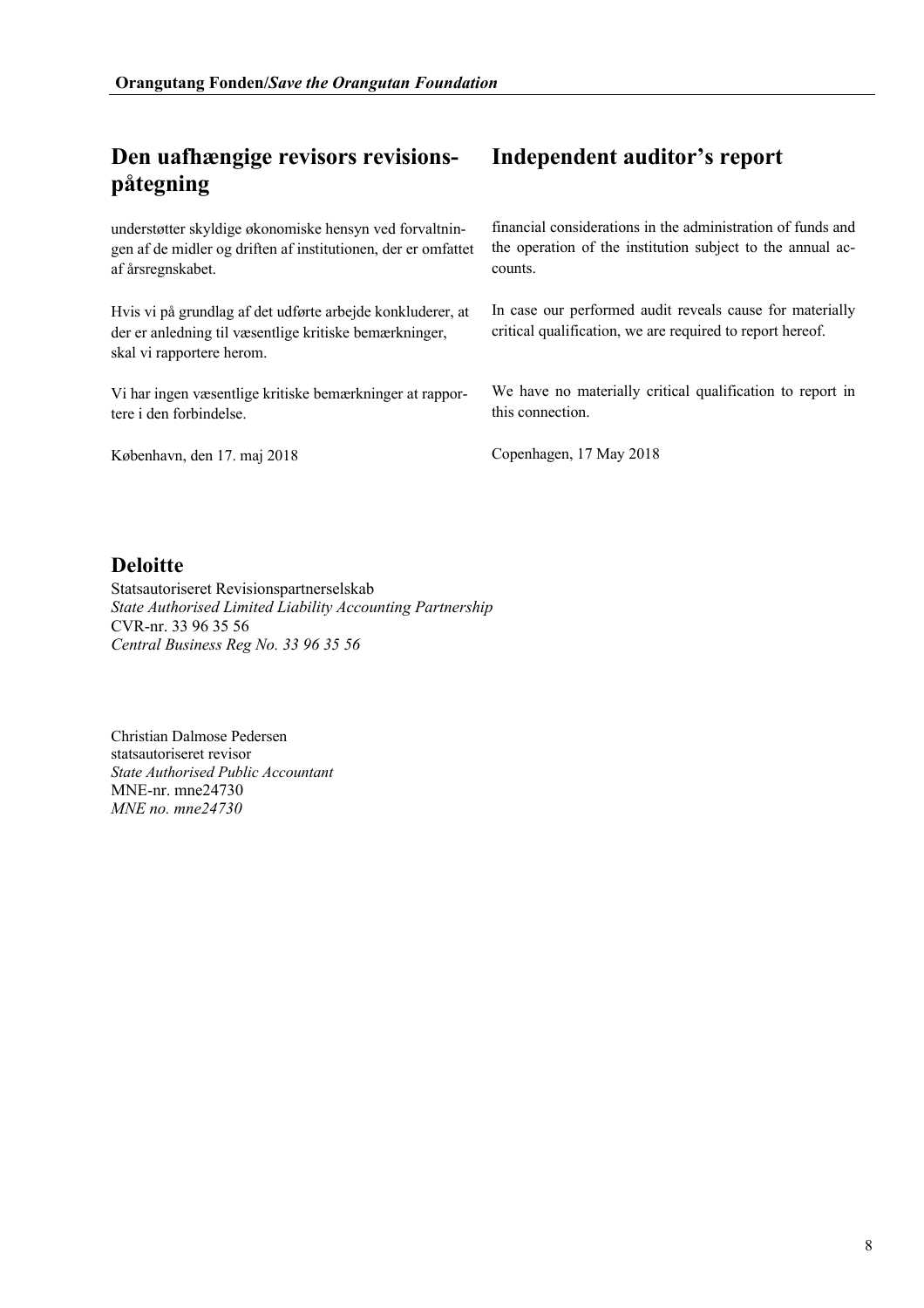2017

## Fondsoplysninger Foundation details

Amagertorv 13, 3. 1160 København K

Telefon: +4533930650 +4533930650 Phone no.: +4533930650

Email: info@redorangutangen.dk Email: info@savetheorangutan.org

Regnskabsår: 1. januar–31. December

Elin Schmidt Elin Schmidt Henning Kruse Petersen Henning Kruse Petersen Carl Tore Jan Martens Carl Tore Jan Martens Thomas Mollerup Blach Thomas Mollerup Blach

**Bank/Forvaltningsafdeling Bank/Trust department** Nordea Bank Danmark A/S Nordea Bank Denmark A/S

**Revisor Accountant**

Weidekampsgade 6 2300 København

## **Ledelsesberetning Management commentary**

**Fonden The foundation** Orangutang Fonden Save the Orangutan Foundation Amagertorv 13, 3rd floor DK-1160 Copenhagen K

Hjemmeside: redorangutangen.dk Website: savetheorangutan.org CVR-nr.: 36995947 Central Business Reg. No.: 36995947 Stiftet: 26. marts 2015 Established: 26 March 2015 Financial year: 1 January–31 December

**Bestyelse Board of Trustees**

**Direktion Management** Hanne Gürtler Hanne Gürtler

Deloitte Statsautoriseret Revisionspartnerselskab Deloitte State Authorised Limited Liability Accounting Partnership Weidekampsgade 6 DK-2300 Copenhagen S

2017

9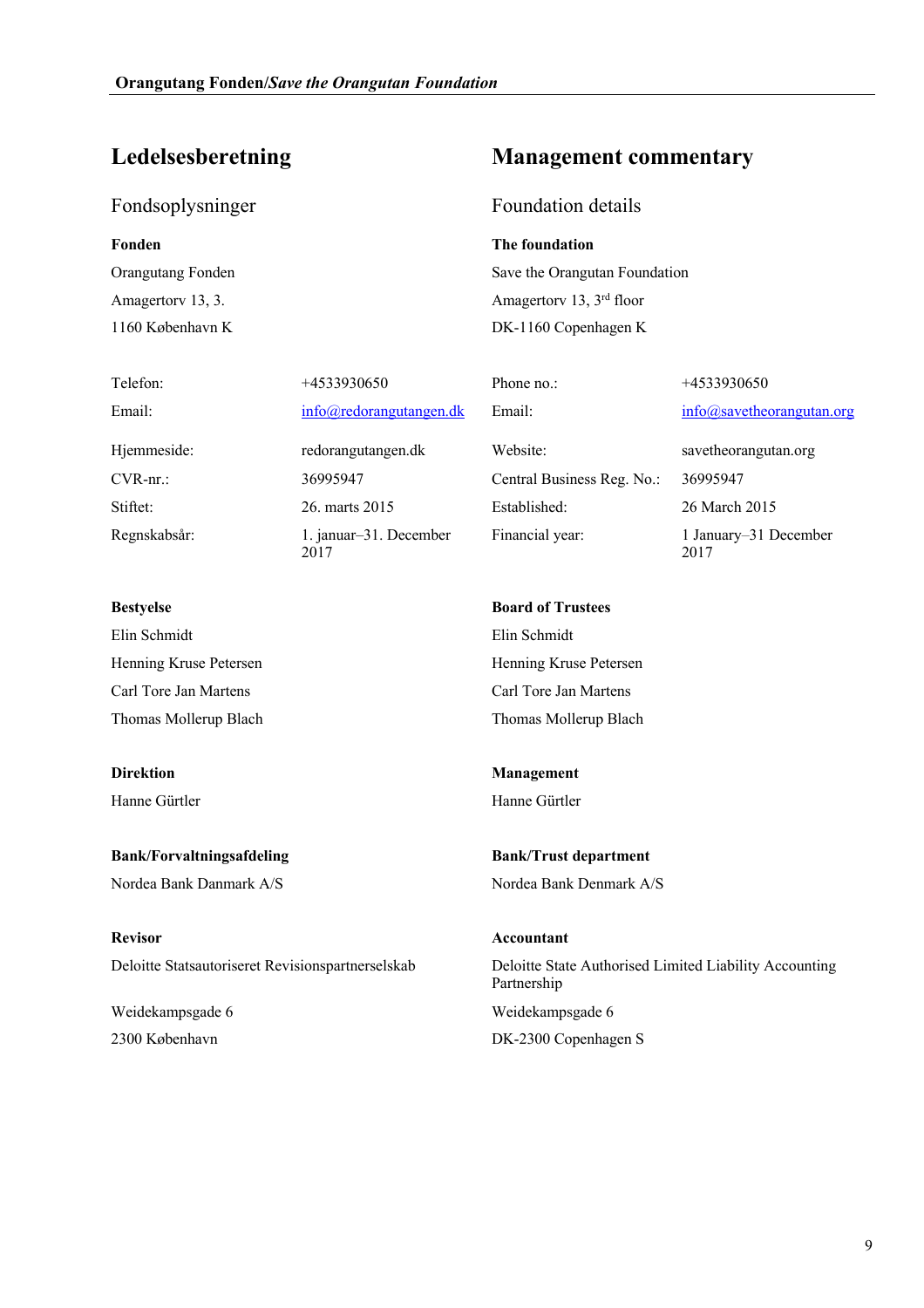Orangutang Fonden fastlagde i 2017 en ny strategi frem til 2020, som skaber et godt fundament for Fondens fortsatte vækst og positive indvirkning på bevarelsen af orangutangen og dens regnskovshjem. Fonden har i 2017 indgået en strategisk partnerskabsaftale med BOS Foundation. Aftalen vil styrke det fremadrettede samarbejde mellem Fonden og BOS Foundation.

CVR nummeret for Foreningen Red Orangutangen blev afmeldt i 2017, og de sidste aktiver overført til Fonden. Fonden blev efter lukningen af Foreningen Red Orangutangen medlem af Foreningen Save the Orangutan i England og Wales, og Fondens direktør indtrådte i foreningens bestyrelse. Det er efterfølgende blevet besluttet at lukke foreningen, da den ikke er økonomisk rentabel i sin nuværende form. Ansættelser i foreningen er blevet bragt til ophør ved udgangen af 2017. Samarbejdet med Save the Orangutan i Sverige blev formaliseret.

- Arbejde for beskyttelse af orangutanger og deres oprindelige levesteder eller lignende økosystemer i Indonesien og Malaysia samt for genudsættelse af orangutanger og retablering af deres levesteder
- Arbejde for en udvikling i lokalbefolkningen, primært i Indonesien, der sigter mod social, økonomisk og naturressourcemæssig bæredygtighed
- At informere om den kritiske situation, der gør sig gældende i forhold til den vilde orangutangs overlevelse og rydningen af dens levesteder i regnskoven

Gennem indsamlinger, adoptionsprogrammer, ansøgninger om støtte fra fonde og offentlige puljer, og andre fundraising aktiviteter, rejser Fonden de økonomiske ressourcer til brug for fondens drift og uddelinger til fondens formål, ligesom fonden kan opfylde formålet ved gennemførelse af oplysningsarbejde og miljø- og udviklingsprojekter med lokale samarbejdspartnere.

Årets resultat før anvendelse af midler til formålsbestemte aktiviteter er på 12.022 t.kr. (2016 12.103 t.kr.) og anses for tilfredsstillende.

## **Ledelsesberetning Management commentary**

Save the Orangutan Foundation laid down a new strategy in 2017 through to 2020, which creates a good basis for the Foundation's continued growth and positive influence on the protection of the orangutan and its home in the rainforest. The Foundation entered into a strategic partnership agreement with BOS Foundation in 2017. The agreement will strengthen the future partnership between the Foundation and BOS Foundation.

The Central Business Registration Number of Save the Orangutan Association was deregistered in 2017 and the last assets were transferred to the Foundation. After the closing-down of Save the Orangutan Association, the Foundation became a member of Save the Orangutan Association England and Wales, and the director of the Foundation joined the association's board of trustees. It has since been decided to close down the association, as it was not economically viable in its present form. By the end of 2017, employment in the association was terminated. The collaboration with Save the Orangutan Sweden was formalised.

### **Fondens formål The foundation's purpose**

Orangutang Fonden har til formål at: The purposes of Save the Orangutan Foundation are to:

- Protect and conserve the critically endangered orangutan and its natural habitats or similar ecosystems in Indonesia and Malaysa, for the reintroduction of orangutans to the wild, and the restoration of their habitats
- Empower the local population, primarily of Indonesia, towards social, financial, and naturally resourceful sustainability
- Raise awareness of the critical threats to the wild orangutan populations and the deforestation of their natural habitats in the rainforest

### **Fondens aktiviteter The foundation's activities**

Through fundraising campaigns, adoption-programmes, applications for grants from trusts and public funds, and other fundraising activities, the Foundation provides financial resources for the foundation's operation and distributions to the projects within its aim. The foundation can also realise its purpose through awareness raising campaigns and environmental and developmental projects with local partners.

### **Resultat for 2017 The financial results for 2017**

Årets resultat afspejler fondens aktiviteter for 2017. The annual result reflects the foundation's activities in 2017.

> The annual result is DKK 12,022k (2016 DKK 12,103k) before distribution to projects within its, which is deemed satisfactory.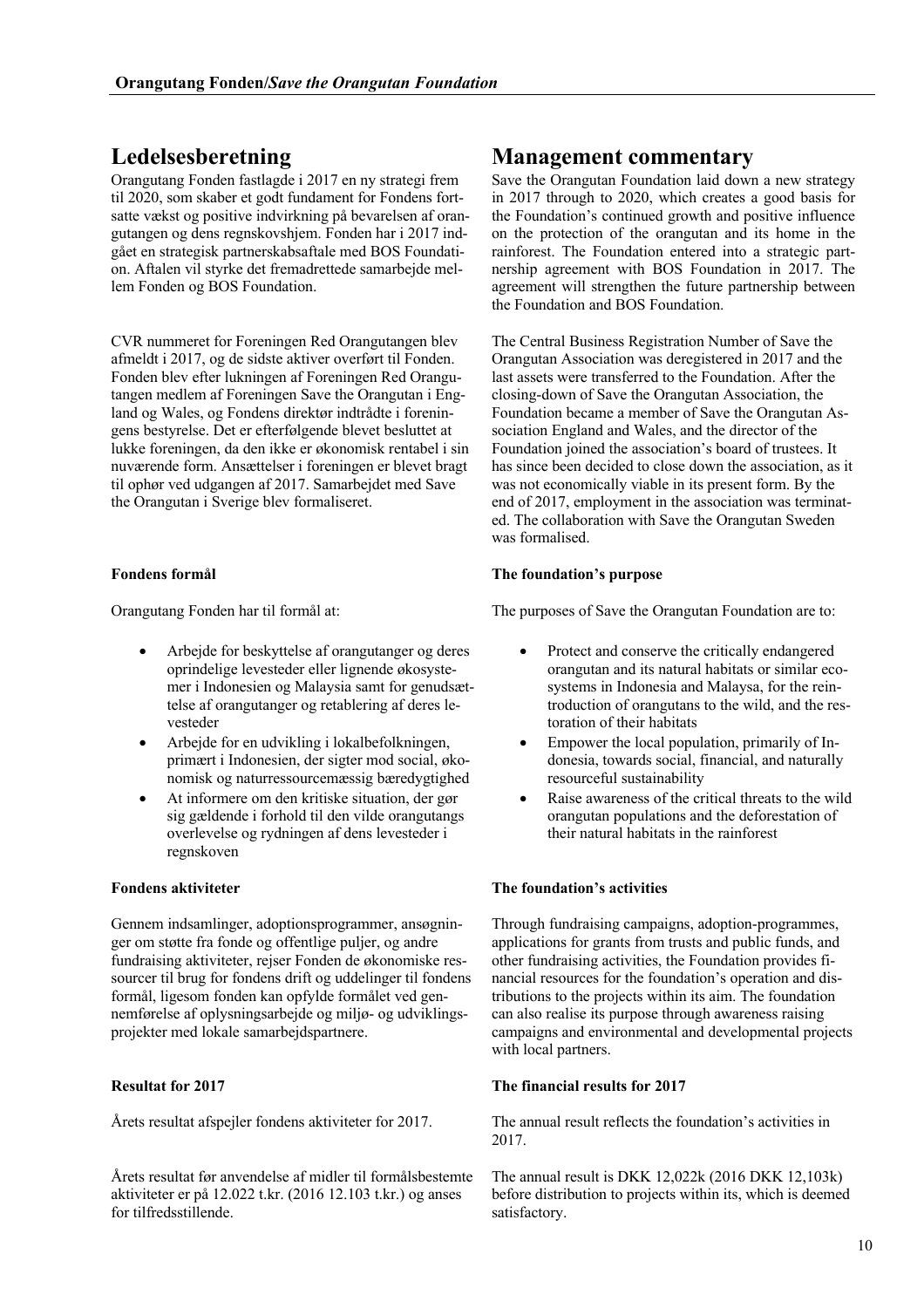De samlede indtægter for perioden udgør 15.504 t.kr. (2016 16.675 t.kr.) Heraf udgør indtægter fra faste bidragsydere 13.765 t.kr. (2016 14.258 t.kr

Fonden modtog i slutningen af året tilsagn fra Civilsamfundspuljen om bevilling på 900 t.kr. til et nyt projekt i samarbejde med Borneo Nature Foundation. Herudover modtog Fonden endelig boopgørelse for en arv, hvor andelene til Fonden udgør 1.476 t.kr. Arven forventes udbetalt medio 2018.

Der er i perioden doneret 7.154 t.kr. til rehabiliteringscentret Nyaru Menteng. Orangutang Fondens støtte dækker en væsentlig del af centrets drift og rehabiliteringsarbejdet med orangutangerne på centret. Orangutang Fonden har i 2017 fortsat delfinansieret arbejdet med lokalbefolkningen i Mawas området på Borneo, og støttet genplantning af området. Orangutang Fonden har endvidere støttet kapacitetsopbygning af RHO organisationen, samt givet driftsstøtte til Fondens samarbejdspartner i Indonesien, BOS Foundation.

Til opfyldelse af fondens formal er der i periodens løb uddelt 11.993 t.kr. til formålsbestemt aktiviteter.

I 2017 er de anvendte midler til formålsbestemte aktiviteter fordelt således:

## **Ledelsesberetning Management commentary**

The total income for the period amounts to DKK 15,504k (2016 DKK 16,675k). Of this, DKK 13,765k constitute income from recurring donors (2016 DKK 14,258k)

At the end of the year, the Foundation was granted DKK 900k from the Civil Society in Development fund for a new project in collaboration with Borneo Nature Foundation. Additionally, the Foundation received final statement of affairs from a bequest, and the Foundation's share amounts to DKK 1,476k. The bequest is expected to be payed out by mid-2018.

### **Formålsbestemte aktiviteter Projects within the Foundation's aim**

DKK 7,154k have been donated to the Nyaru Menteng rehabilitation centre during the year. The donations from Save the Orangutan Foundation cover an essential part of the centre's operation and the rehabilitation work with the orangutans at the centre. In 2017, Save the Orangutan has continued to partly finance the work with the local population of the Mawas area in Borneo, and it has supported replanting in the area. Moreover, Save the Orangutan Foundation has supported capacity building of the RHO organization and given financial support to the operation of the Foundation's partner in Indonesia, BOS Foundation.

In realisation of the foundation's purpose, DKK 11,993k have been distributed to projects within its aim during the year.

In 2017, funds for projects within the Foundation's aim have been distributed as such:

|                                                       | <b>DKK '000</b> |
|-------------------------------------------------------|-----------------|
| Rehabiliteringscentret Nyaru Menteng                  | 7.154           |
| Nyaru Menteng rehabilitation centre                   |                 |
| Genplantning af Mawas området                         | 626             |
| Replanting of the Mawas area                          |                 |
| Arbejdet med lokalbefolkningen i Mawas                | 178             |
| Work with the local population of Mawas               |                 |
| Forksningsstation i Bukit Batikap                     | 15              |
| Research station in Bukit Batikap                     |                 |
| Driftsstøtte til BOS Foundation                       | 537             |
| Financial support for the operation of BOS Foundation |                 |
| Programudvikling, ledelse og evaluering               | 1.633           |
| Development, management, and evaluation               |                 |
| Oplysnings- og informationsaktiviteter                | 1.850           |
| Awareness raising efforts                             |                 |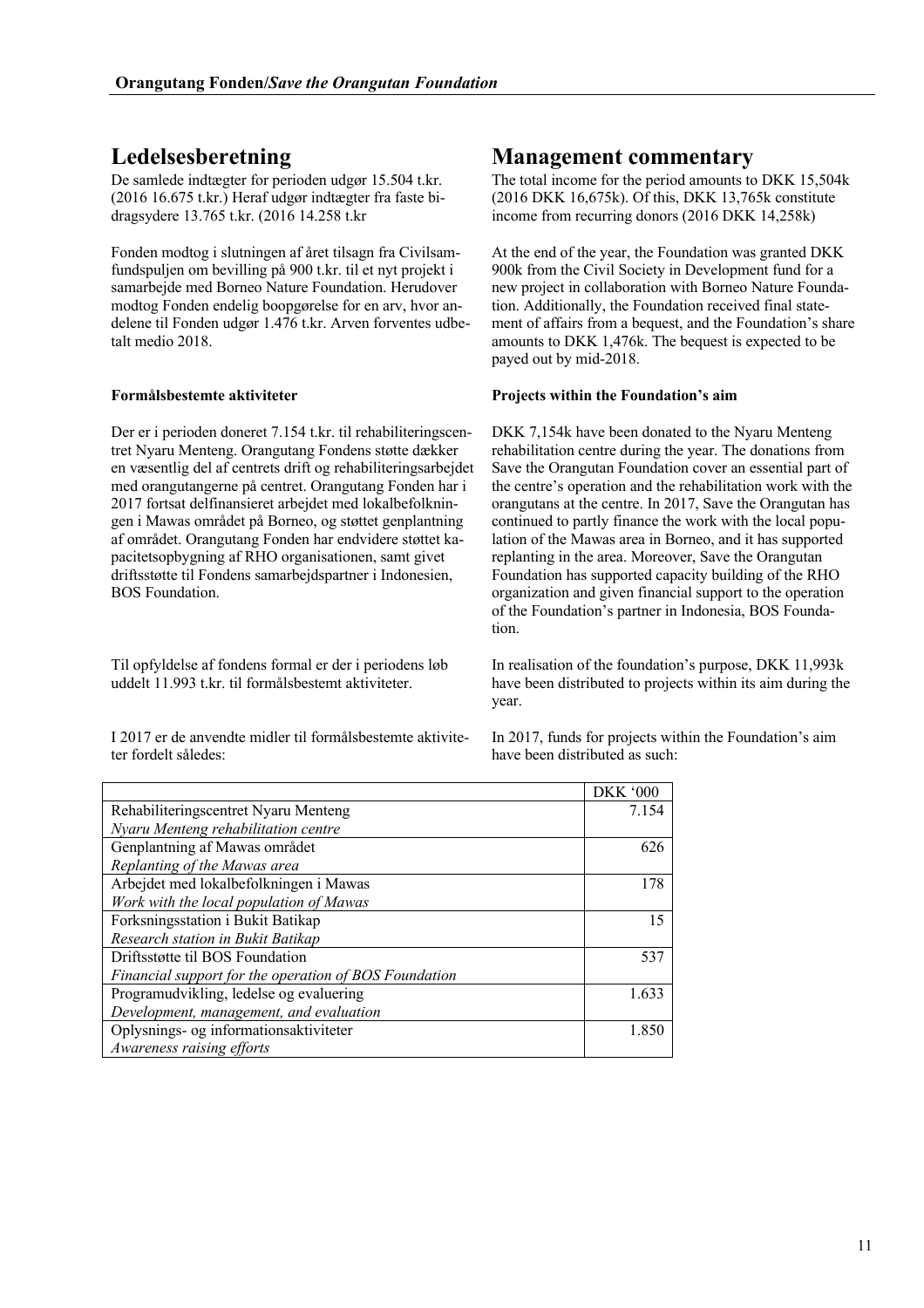Årets resultat er efter anvendelse af midler til formålsbestemte aktiviteter er et overskud på 29 t.kr. Der er i perioden anvendt 11.993 t.kr. til det formålsbestemte arbejde.

Der er ikke i tiden efter regnskabsårets udløb indtruffet hændelser, som væsentlig har forrykket fondens økonomiske stilling.

## **Ledelsesberetning Management commentary**

### **Resultatdisponering Distribution of funds**

The financial result is a profit of DKK 29k after distribution to projects within the foundation's aim. DKK 11,993k have been distributed to projects within its aim.

### **Begivenheder efter regnskabsårets udløb Events occurring after the closure of the reporting period**

No events have occurred after the closure of the reporting period that would influence the foundation's financial position significantly.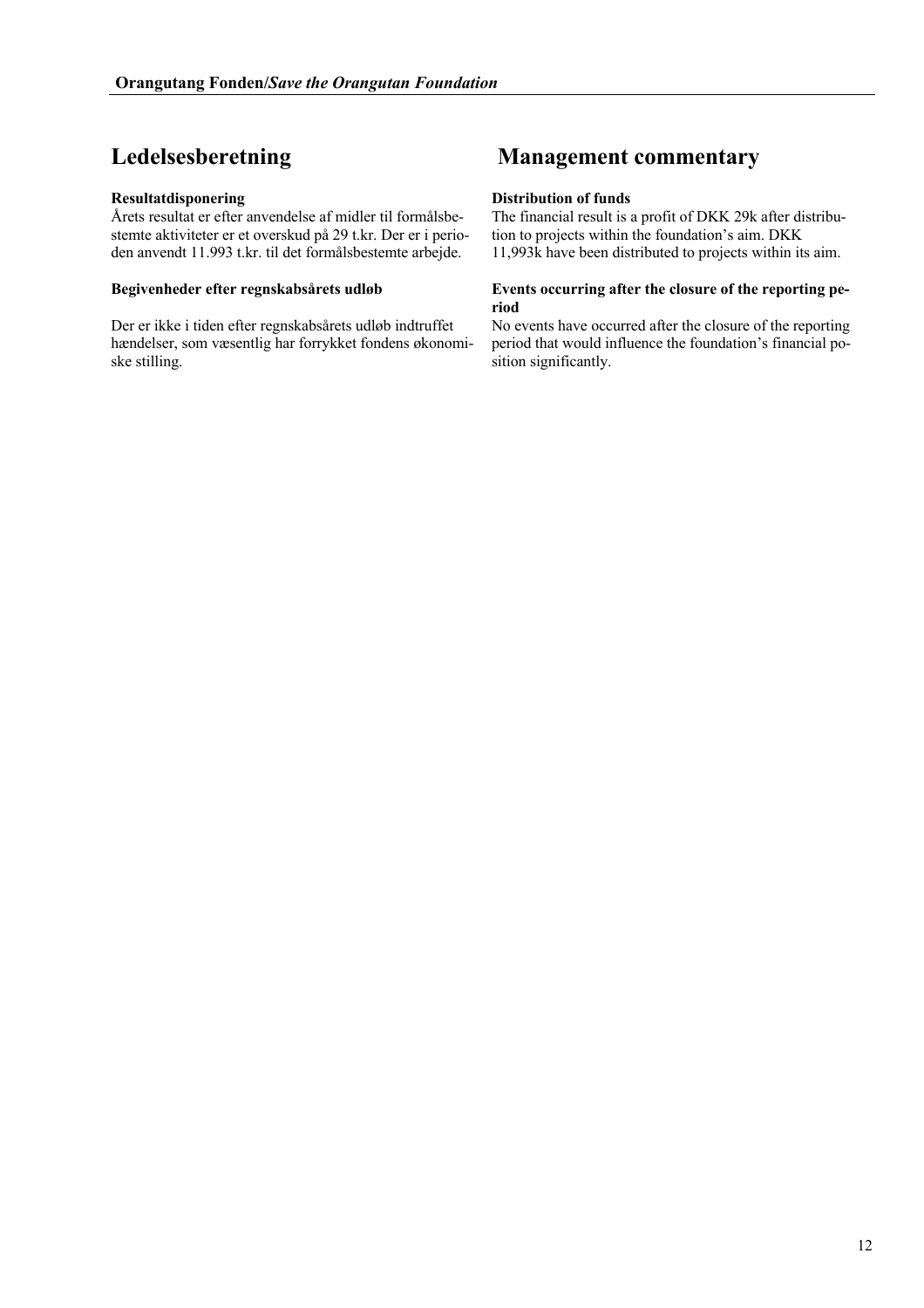## **Anvendt regnskabspraksis Accounting policies**

Årsrapporten er aflagt i overensstemmelse med lov om fonde og vise foreninger bestemmelser om god regnskabsskik.

Den anvendte regnskabspraksis er uændret i forhold til sidste år.

## **Generelt om indregning og måling Recognition and measurement**

Aktiver indregnes i balancen, når det som følge af en tidligere begivenhed er sandsynligt, at fremtidige økonomiske fordele vil tilflyde fonden, og aktivets værdi kan måles pålideligt.

Forpligtelser indregnes i balancen, når fonden, som følge af en tidligere begivenhed, har en retlig eller faktisk forpligtelse, og det er sandsynligt, at fremtidige økonomiske fordele vil fragå fonden, og forpligtelsens værdi kan måles pålideligt.

Ved første indregning måles aktiver og forpligtelser til kostpris. Måling efter første indregning sker som beskrevet for hver enkelt regnskabspost nedenfor.

Ved indregning og måling tages hensyn til forudsigelige risici og tab, der fremkommer, inden årsrapporten aflægges, og som be- eller afkræfter forhold, der eksisterede på balancedagen.

I resultatopgørelsen indregnes indtægter i takt med at de indtjenes, mens omkostninger indregnes med de beløb, der vedrører regnskabsåret. Værdireguleringer af finansielle aktiver og forpligtelser indregnes i resultatopgørelsen som finansielle indtægter eller finansielle omkostninger.

## **Resultatopgørelsen Income statement**

### **Indtægter Revenue**

Indtægter, der omfatter private bidrag og donationer, indregnes i takt med at de indtjenes.

Der foretages fuld periodisering af kapitalindtægter. Full accrual of capital income will be performed.

Finansielle poster omfatter renteindtægter og -omkostninger samt realiserede og urealiserede kursgevinster og -tab vedrørende værdipapirer.

### **Personaleomkostninger Staff costs**

Personaleomkostninger omfatter løn og gager samt sociale omkostninger, pensioner mv. til fondens personale.

The annual report is presented in accordance with the Foundations Act of 21 september 2012 and with accepted Danish accounting principles.

The accounting policies are consistent with the annual report from last year.

Assets are recognised in the balance sheet when it is probable as a result of a prior event that future economic benefits will flow to the foundation, and the value of the asset can be measured reliably.

Liabilities are recognised in the balance sheet when the foundation has a legal or constructive obligation as a result of a prior event, and it is probable that future economic benefits will flow out of the foundation, and the value of the liability can be measured reliably.

On initial recognition, assets and liabilities are measured at cost. Measurement subsequent to initial recognition is effected as described below for each financial statement item.

Anticipated risks and losses that arise before the time of presentation of the annual report and that confirm or invalidate affairs and conditions existing at the balance sheet date are considered at recognition and measurement.

Income is recognised in the income statement when earned, whereas costs are recognised by the amounts attributable to this financial year. Value adjustments of financial assets and liabilities are recognized in the income statement as either financial income or financial costs.

Income comprised of private contributions and donations are recognised as earned.

### **Finansielle poster Financial income and expenses**

These items comprise interest income and expenses as well as realised and unrealised capital gains and losses concerning current-asset investments.

Staff costs comprise salaries and wages as well as social security costs, pension contributions, etc. for the foundation's staff.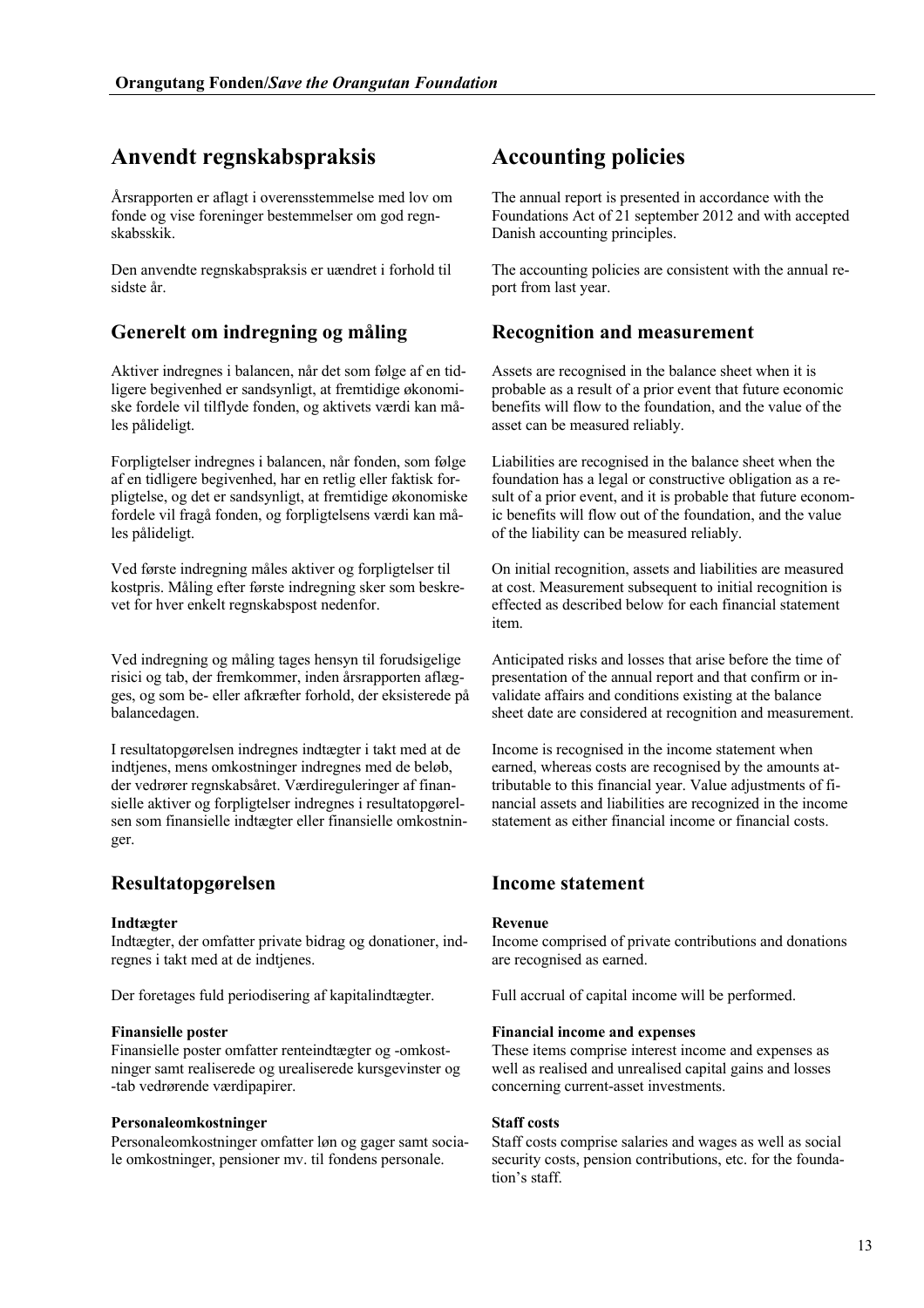## **Anvendt regnskabspraksis Accounting policies**

### **Tilgodehavender Receivables**

Tilgodehavender måles til nominel værdi med fradrag af nedskrivninger til imødegåelse af forventede tab.

### **Mellemregning med projekter Project balances**

Øremærkede tilskud føres som et særskilt regnskab i balancen, da midlerne skal anvendes til specifikke projekter.

Værdipapirer omfatter obligationer og obligationsbaserede investeringsforeninger samt aktier og aktiebaserede investeringsforeninger, der måles til dagsværdi (børskurs) på balancedagen.

### **Egenkapital Equity**

Egenkapitalen er opdelt i en bunden og en disponibel del. De dele af årets resultat, der i henhold til fondslovens § 9 kan henføres til de bundne aktier, overføres til den bundne kapital via resultatdisponeringen. Det seneste resultat anvendes forlods til uddelinger og konsolidering, og restbeløbet overføres til den disponible egenkapital.

Midler anvendt til formålsbestemte aktiviteter indregnes i årsregnskabet, når bestyrelsen har godkendt anvendelsen af midlerne og tilsagnet er kommet til modtagerens kendskab.

## **Balancen Balance Sheet**

Receivables are measured at nominal value less writedowns for bad and doubtful debts.

Earmarked grants are presented in separate accounts in the balance sheet as these funds are intended for specific projects.

### **Værdipapirer Current-asset investments**

Current-asset investments comprise bonds and bondbased unit trusts as well as shares and share-based unit trusts, measured at fair market value (market price) on the balance sheet day.

The equity is divided into a frozen capital and an available part. The shares of the financial result that may be transferred to the restricted assets, according to §9 of the Foundations Act of 21 september 2012, are transferred to the frozen capital via the distribution of profit. The latest result is spent in advance on distribution and consolidation, and the remaining amount is transferred to the available capital.

### **Formålsbestemte aktiviteter Projects within the foundation's aim**

Funds spent on projects within the foundation's aim are recognised in the annual accounts when the board of trustees has approved the spending and when the recipient knows of the approval.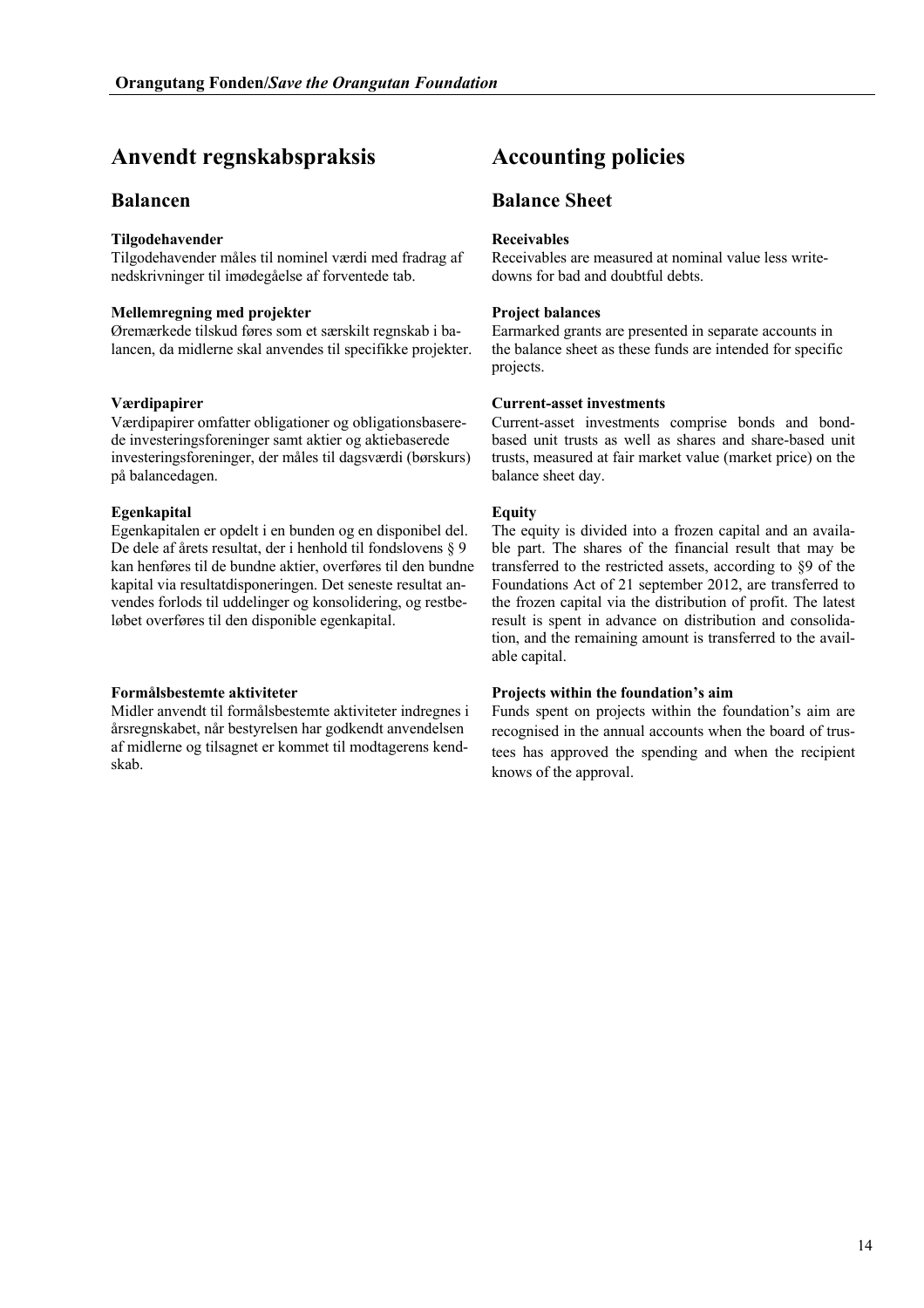## **Resultatopgørelse for perioden 1. januar - 31. December**

*Income statement for 1 January–31 December*

|                                                                                                      | <b>Note</b><br><b>Notes</b> | 2017<br>DKK  | 2016<br>DKK  |
|------------------------------------------------------------------------------------------------------|-----------------------------|--------------|--------------|
| <b>INDTÆGTER</b>                                                                                     |                             |              |              |
| <b>REVENUE</b><br>Private bidrag og indsamlinger<br>Private contributions and fundraising campaigns  | 1                           | 15.504.186   | 16.674.837   |
| Midler fra Foreningen Red Orangutangen<br>Funds from Save the Orangutan Association                  |                             |              | 38.220       |
|                                                                                                      |                             | 15.504.186   | 16.713.057   |
| Renter af bankindeståender<br>Interests on bank balances                                             |                             | $-2.452$     | $-1.044$     |
| Aktieudbytter fra investeringsforeninger                                                             |                             | 32.141       | 35.274       |
| Dividends from investment funds<br>Kursreguleringer, obligationer<br>Market value adjustments, bonds | 7                           | $-877$       | 13.957       |
| Kursreguleringer, aktier<br>Market value adjustments, shares                                         | 8                           | $-6.856$     | $-7.472$     |
|                                                                                                      |                             | 15.526.142   | 16.753.772   |
| <b>UDGIFTER</b><br><b>EXPENSES</b>                                                                   |                             |              |              |
| Servicering af støtter<br>Donor relation                                                             | 2                           | $-1.119.665$ | $-1.351.080$ |
| Indsamlingsudgifter                                                                                  | 3                           | $-1.508.336$ | $-2.535.914$ |
| Fundraising expenses<br>Ledelse og administration<br>Management and administration                   | 4                           | $-876.287$   | $-763.974$   |
|                                                                                                      |                             | $-3.504.287$ | $-4.650.968$ |
| <b>Resultat før skat</b><br><b>Gross profit</b>                                                      |                             | 12.021.855   | 12.102.804   |
| Fondsskat                                                                                            | 5                           |              |              |
| Foundation income tax<br>Årets resultat                                                              |                             | 12.021.855   | 12.102.804   |
| Profit for the year                                                                                  |                             |              |              |
| <b>RESULTATDISPONERING</b><br><b>DISTRIBUTION OF PROFIT</b>                                          |                             |              |              |
| <b>Forslag til resultatdisponering</b><br>Proposed distribution of profit                            |                             |              |              |
| Disponibel egenkapital primo<br>Available capital, primo                                             |                             | 1.018.551    | 2.053.966    |
| Årets resultat<br>Profit for the year                                                                |                             | 12.021.855   | 12.102.804   |
| <b>Til disposition</b><br>Profit available for distribution                                          |                             | 13.040.406   | 14.156.770   |
| Overførsel til bunden kapital                                                                        |                             | 7.733        | $-7.702$     |
| Transfer to frozen capital<br>Overførsel til næste år                                                |                             | 1.039.852    | 1.872.044    |
| Retained earnings<br>Årets bevillinger                                                               | 6                           | 11.992.821   | 12.949.811   |
| Grants for the year                                                                                  |                             | 13.040.406   | 14.814.823   |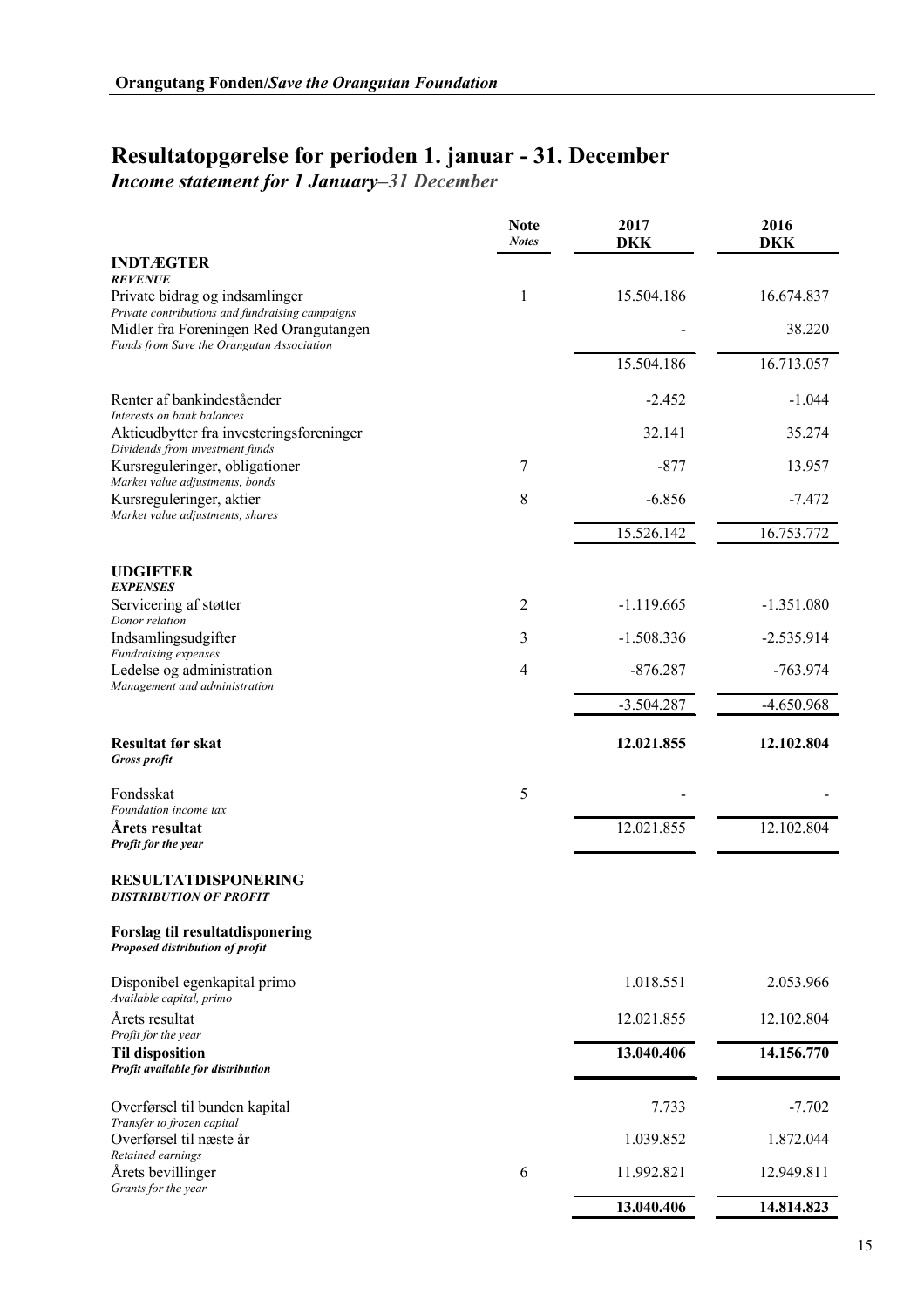## **Balance pr. 31. december** *Balance sheet at 31 December*

|                                                                                               | <b>Note</b><br><b>Notes</b> | 2017<br><b>DKK</b> | 2016<br><b>DKK</b> |
|-----------------------------------------------------------------------------------------------|-----------------------------|--------------------|--------------------|
| <b>AKTIVER</b>                                                                                |                             |                    |                    |
| ASSETS<br>Obligationer og obligationsbaserede investeringsforeninger                          |                             |                    |                    |
| Bonds and bond-based investment funds                                                         | 7                           | 908.209            | 909.086            |
| Aktier og aktiebaserede investeringsforeninger                                                | 8                           | 83.315             | 90.171             |
| Shares and share-based investment funds<br>Bankindeståender                                   |                             | 254                | 254                |
| <b>Bank balances</b><br>Mellemregning med disponible aktiver                                  |                             | $-58$              | -58                |
| Balances with available assets                                                                |                             |                    |                    |
| <b>Bundne aktiver</b>                                                                         |                             |                    |                    |
| <b>Restricted assets</b>                                                                      |                             | 991.720            | 999.453            |
| Deposita<br>Deposits                                                                          |                             | 75.587             | 75.587             |
| Finansielle anlægsaktiver                                                                     |                             | 75.587             | 75.587             |
| <b>Fixed asset investments</b>                                                                |                             |                    |                    |
| Handelsvarer<br>Merchandise                                                                   |                             |                    |                    |
| Andre tilgodehavender                                                                         | 9                           | 108.579<br>201.041 | 84.909<br>657.802  |
| Other receivables                                                                             |                             |                    |                    |
| Mellemregning med Foreningen Red Orangutangen<br>Balances with Save the Orangutan Association |                             |                    | 752.612            |
| Likvide beholdninger                                                                          | 10                          | 1.848.301          | 309.978            |
| Cash<br>Mellemregning med bundne aktiver                                                      |                             | 58                 | 58                 |
| Balances with restricted assets                                                               |                             |                    |                    |
| <b>Disponible aktiver</b><br>Available assets                                                 |                             | 2.157.979          | 1.805.359          |
|                                                                                               |                             |                    |                    |
| <b>AKTIVER</b>                                                                                |                             |                    |                    |
| <b>ASSETS</b>                                                                                 |                             | 3.225.286          | 2.880.399          |
| <b>PASSIVER</b>                                                                               |                             |                    |                    |
| <b>EQUITY AND LIABILITIES</b>                                                                 |                             |                    |                    |
| Bunden kapital<br>Frozen capital                                                              |                             | 991.720            | 999.453            |
| Disponibel kapital                                                                            |                             | 1.055.318          | 1.018.551          |
| Available capital                                                                             |                             |                    |                    |
| Egenkapital                                                                                   | 11                          |                    |                    |
| Equity                                                                                        |                             | 2.047.038          | 2.018.004          |
| Leverandører af varer og tjenesteydelser                                                      |                             |                    |                    |
| Suppliers of goods and services                                                               |                             | 90.126             | 84.822             |
| Mellemregning med projekter<br>Project balances                                               |                             | 647.356            | 110.085            |
| Øvrige skyldige omkostninger<br>Other costs payable                                           |                             | 440.766            | 667.488            |
| Kortfristede gældsforpligtelser                                                               |                             |                    |                    |
| <b>Current liabilities other than provisions</b>                                              |                             | 1.178.248          | 862.395            |
| <b>PASSIVER</b>                                                                               |                             |                    |                    |
| <b>EQUITY AND LIABILITIES</b>                                                                 |                             | 3.225.286          | 2.880.399          |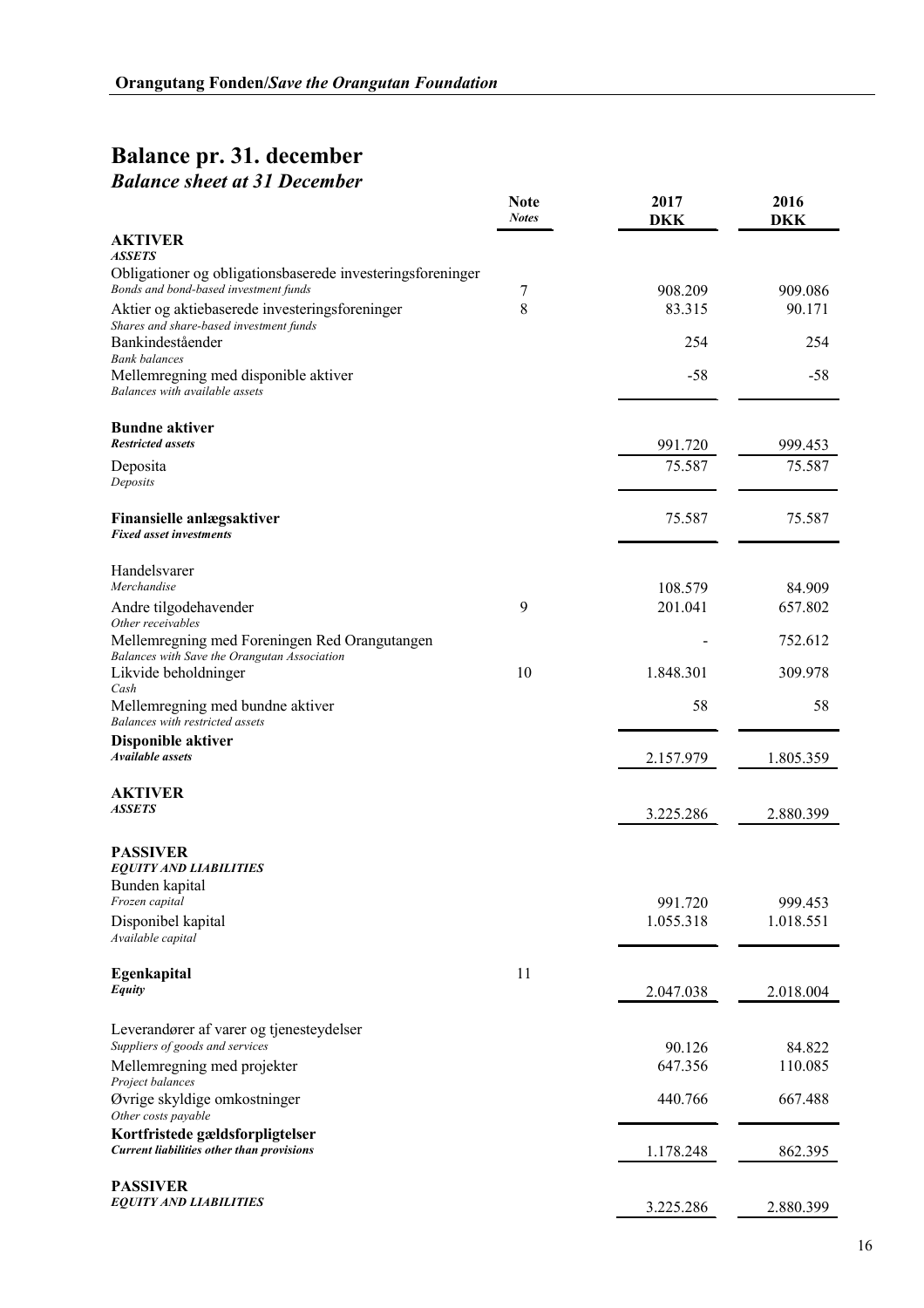| <b>NOTER</b><br><b>NOTES</b> |                                                                                  | 2017<br><b>DKK</b> | 2016<br><b>DKK</b> |
|------------------------------|----------------------------------------------------------------------------------|--------------------|--------------------|
| 1                            | Private bidrag og indsamlinger<br>Private contibutions and fundraising campaigns |                    |                    |
|                              | Faste bidragsydere                                                               | 13.764.649         | 14.257.754         |
|                              | Recurring donors<br>Engangsdonationer                                            | 360.612            | 534.779            |
|                              | One-off donations<br>Arv                                                         | 203.892            |                    |
|                              | Bequethal                                                                        |                    |                    |
|                              | Fonde<br>Grants                                                                  | 235.300            | 1.512.040          |
|                              | <b>CISU</b><br><b>CISU</b>                                                       | 302.331            |                    |
|                              | Tips og lotto midler<br>State football and lottery pools                         | 273.106            |                    |
|                              | Virksomheder                                                                     | 341.652            | 352.999            |
|                              | Corporations<br>Web-shop                                                         | $-22.644$          | 17.268             |
|                              | Web shop                                                                         | 15.504.186         | 16.674.837         |
|                              |                                                                                  |                    |                    |
| 2                            | <b>Servicering af supportere</b><br><b>Donor</b> relation                        |                    |                    |
|                              | Løn og personale                                                                 | 398.736            | 493.019            |
|                              | Payroll and staff<br>Tryksager og forsendelse                                    | 45.765             | 9.045              |
|                              | Printing and postage<br>Øvrige udgifter                                          | 102.972            | 207.431            |
|                              | Other expenses                                                                   | 583.372            | 577.827            |
|                              | PBS gebyr<br>PBS (Danish Payments Systems Ltd.) fee                              |                    |                    |
|                              | Momskompensation<br>VAT reimbursement                                            | $-11.180$          | $-21.242$          |
|                              |                                                                                  | 1.119.665          | 1.351.080          |
| 3                            | Indsamlingsudgifter<br><b>Fundraising expenses</b>                               |                    |                    |
|                              | Løn og personale<br>Payroll and staff                                            | 799.463            | 1.152.888          |
|                              | Tryksager og forsendelse                                                         | 152.304            | 321.632            |
|                              | Printing and postage<br>Marketing                                                | 506.240            | 897.792            |
|                              | Marketing<br>Øvrige udgifter                                                     | 61.509             | 185.343            |
|                              | Other expenses<br>Momskompensation                                               | $-11.180$          | $-21.241$          |
|                              | VAT reimbursement                                                                |                    |                    |
|                              |                                                                                  | 1.508.336          | 2.535.914          |
| 4                            | Ledelse og administration<br>Management and administration                       |                    |                    |
|                              | Løn og personale<br>Payroll and staff                                            | 402.792            | 478.235            |
|                              | Administrationsudgifter                                                          | 551.757            | 384.864            |
|                              | Administrative expenses<br>Momskompensation<br>VAT reimbursement                 | $-78.262$          | $-99.125$          |
|                              |                                                                                  | 876.287            | 763.974            |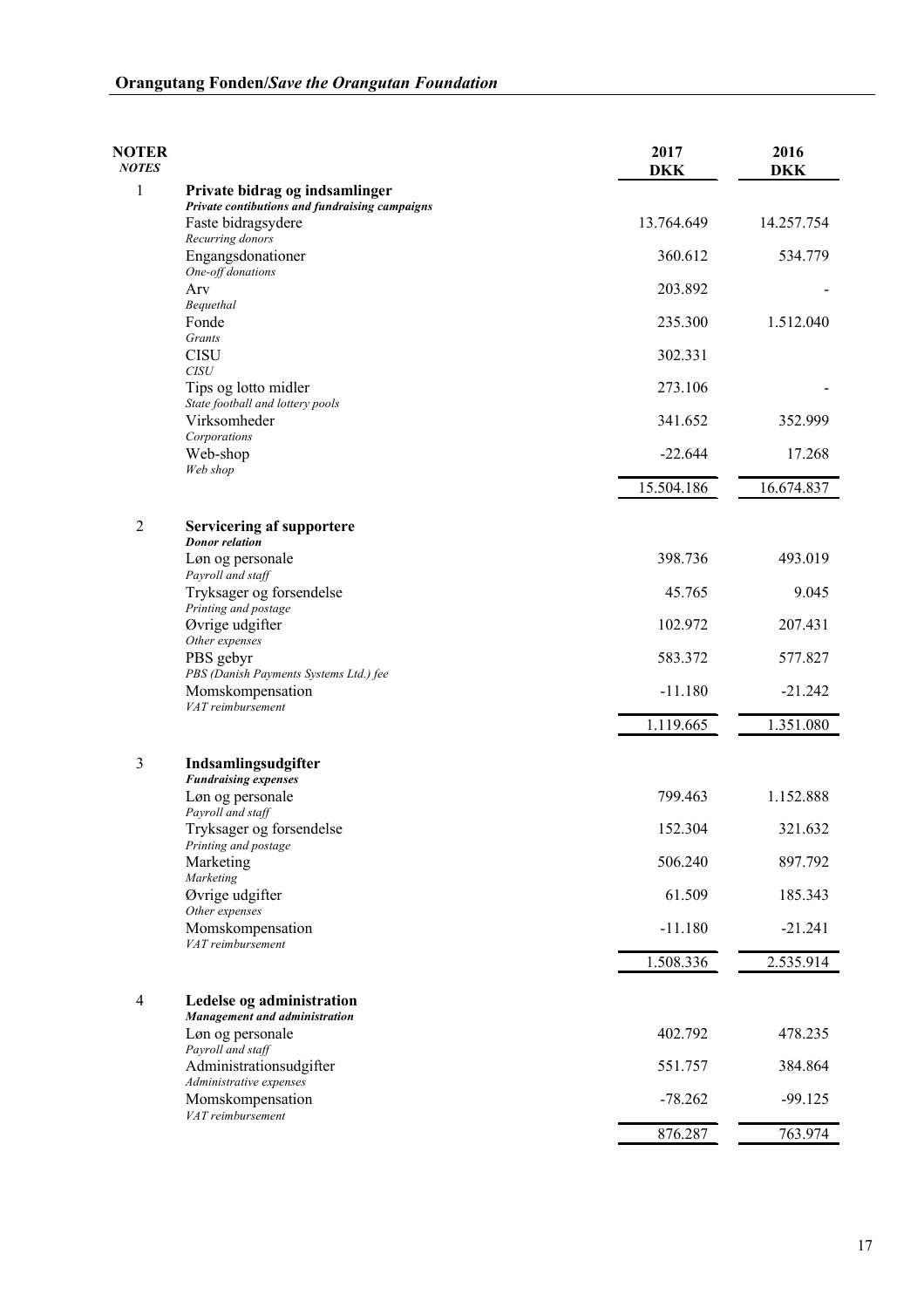| <b>NOTER</b><br><b>NOTES</b> |                                                                                                                                                                                          | 2017<br>DKK | 2016<br><b>DKK</b> |
|------------------------------|------------------------------------------------------------------------------------------------------------------------------------------------------------------------------------------|-------------|--------------------|
| 5                            | Fondsskat<br>Foundation income tax                                                                                                                                                       |             |                    |
|                              |                                                                                                                                                                                          |             |                    |
| 6                            | Formålsbestemte aktivititeter                                                                                                                                                            |             |                    |
|                              | Projects within the foundation's aim<br>Uddelt til projekter på Borneo                                                                                                                   | 8.508.646   | 9.971.760          |
|                              | Distributed to projects in Borneo<br>Program, udvikling, ledelse og evaluering                                                                                                           | 1.633.351   | 1.547.020          |
|                              | Programme development, management, and evaluation<br>Oplysning og information                                                                                                            | 1.850.823   | 1.431.031          |
|                              | Awareness raising activities                                                                                                                                                             | 11.992.821  | 12.949.811         |
| 7                            | Obligationer og obligationsbaserede investeringsforeninger                                                                                                                               |             |                    |
|                              | <b>Bonds and bond-based investment funds</b>                                                                                                                                             |             |                    |
|                              | Regnskabsmæssig værdi 1. januar<br>Carrying amount by 1 January                                                                                                                          | 909.086     | 895.127            |
|                              | Urealiserede kursreguleringer<br>Unrealised market value adjustments                                                                                                                     | $-877$      | 13.959             |
|                              | Regnskabsmæssig værdi 31. December                                                                                                                                                       |             |                    |
|                              | Carrying amount by 31 December                                                                                                                                                           | 908.209     | 909.086            |
| 8                            | Aktier og aktiebaserede investeringsforeninger<br>Shares and share-based investment funds                                                                                                |             |                    |
|                              | Regnskabsmæssig værdi 1. Januar                                                                                                                                                          | 90.171      | 97.643             |
|                              | Carrying amount by 1 January<br>Urealiserede kursreguleringer                                                                                                                            | $-6.856$    | $-7.472$           |
|                              | Unrealised market value adjustments                                                                                                                                                      |             |                    |
|                              | Regnskabsmæssig værdi 31. December<br>Carrying amount 31 December                                                                                                                        | 83.315      | 90.171             |
| 9                            | Andre tilgodehavender                                                                                                                                                                    |             |                    |
|                              | Other receivables<br>Forudbetalte omkostninger                                                                                                                                           | 16.760      | 44.850             |
|                              | Prepaid expenses<br>Tilgodehavender hos Save the Orangutan Sverige og UK                                                                                                                 | 53.494      | 401.469            |
|                              | Receivables at Save the Orangutan Sweden and UK<br>Andre tilgodehavender                                                                                                                 | 130.787     | 211.483            |
|                              | Other receivables                                                                                                                                                                        |             |                    |
|                              |                                                                                                                                                                                          | 201.041     | 657.802            |
| 10                           | Likvide beholdninger<br>Cash                                                                                                                                                             |             |                    |
|                              | Likvide beholdninger, ikke formålsbestemte midler                                                                                                                                        | 1.199.953   | 1.199.953          |
|                              | Cash, not activities related to projects within the foundation's aim<br>Likvide beholdninger, formålsbestemte midler<br>Cash, activities related to projects within the foundation's aim | 648.348     | 648.348            |
|                              |                                                                                                                                                                                          | 1.848.301   | 1.848.301          |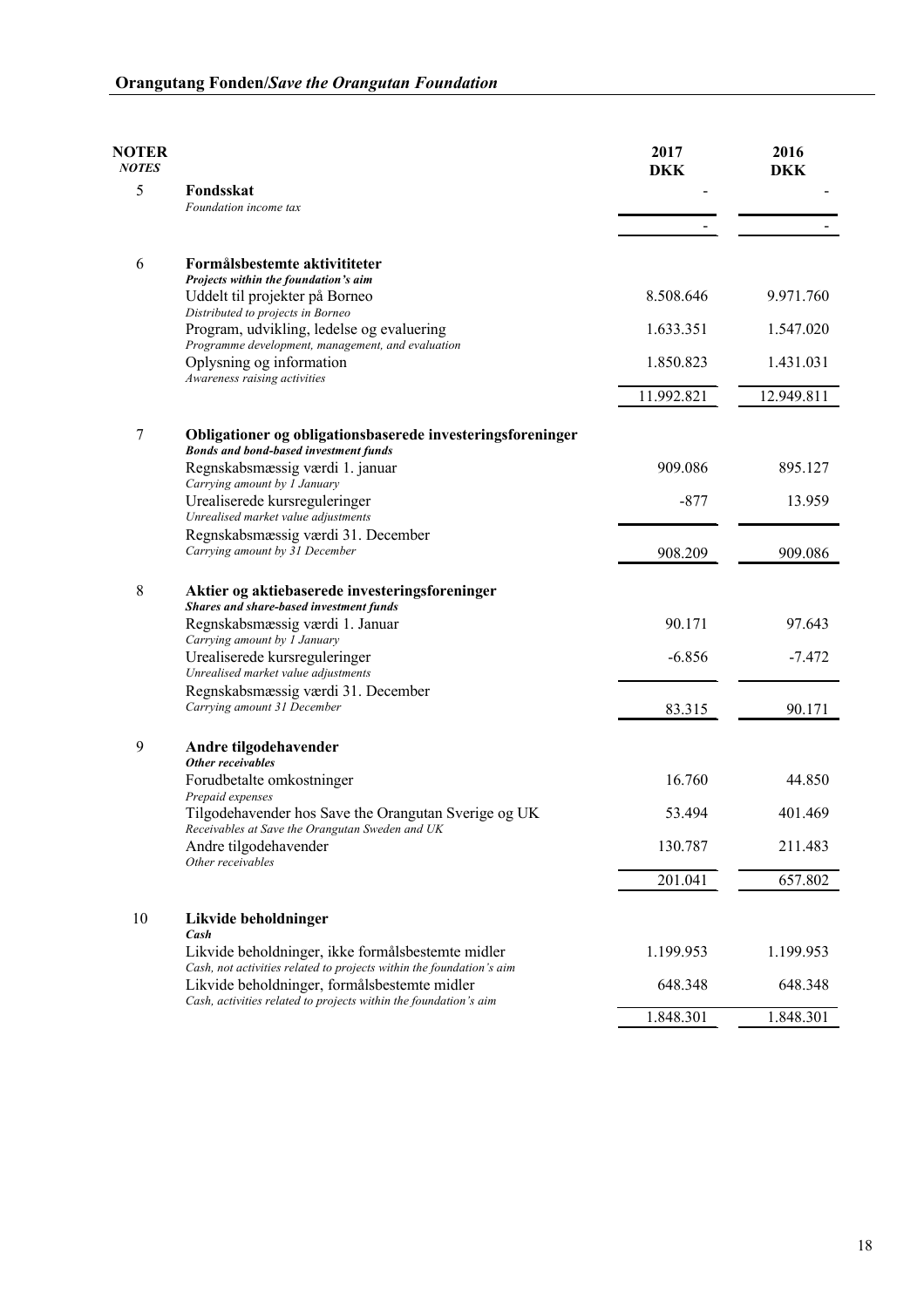| <b>NOTES</b> |                                                                                                  | <b>Bunden</b><br>egenkapital<br>Frozen capital<br><b>DKK</b> | <b>Disponibel</b><br>egenkapital<br><b>Available</b><br>capital<br>DKK | Egenkapital<br><i>i</i> alt<br><b>Equity</b> total<br><b>DKK</b> |
|--------------|--------------------------------------------------------------------------------------------------|--------------------------------------------------------------|------------------------------------------------------------------------|------------------------------------------------------------------|
| 11           | <b>Egenkapital</b>                                                                               |                                                              |                                                                        |                                                                  |
|              | Equity                                                                                           |                                                              |                                                                        |                                                                  |
|              | Egenkapital 1. januar                                                                            | 999.453                                                      | 1.018.551                                                              | 2.018.004                                                        |
|              | Equity at 1 January                                                                              |                                                              |                                                                        |                                                                  |
|              | Årets resultat før uddelinger                                                                    |                                                              | 12.029.588                                                             | 12.029.588                                                       |
|              | Profit for the year before distribution                                                          |                                                              |                                                                        |                                                                  |
|              | Årets uddelinger jf. note 6                                                                      | -                                                            | $-11.992.821$                                                          | $-11.992.821$                                                    |
|              | Distribution for the year cf. note 6                                                             |                                                              |                                                                        |                                                                  |
|              | Realiserede og urealiserede kursreguleringer<br>Realised and unrealised market value adjustments | $-7.733$                                                     |                                                                        | $-7.733$                                                         |
|              |                                                                                                  | 991.720                                                      | 1.055.318                                                              | 2.047.038                                                        |

12 Projekter

| CISU projects                                                        | <b>RHOI</b>                                     | <b>Mawas</b>                             | <b>BNF</b>                               |
|----------------------------------------------------------------------|-------------------------------------------------|------------------------------------------|------------------------------------------|
|                                                                      | journalnr.<br>case number<br>$16 - 1851 - SP -$ | journalnr.<br>case number<br>14-1475-SP- | journalnr.<br>case number<br>17-2108-UI- |
|                                                                      | apr                                             | apr                                      | sep                                      |
| CISU-projekt, 01.01.2017<br>$CISU$ project, t $01.01.2017$           |                                                 |                                          |                                          |
| Overført fra Red Orangutangen<br>Transferred from Save the Orangutan | $-19.172$                                       | 48.341                                   |                                          |
| Årets tilskud<br>Grants for the year                                 | 452.523                                         | 211.427                                  | 188.533                                  |
| Årets omkostninger<br>Expenses for the year                          | $-64.744$                                       | $-217.622$                               |                                          |
| CISU-projekt, 31.12.2017<br>CISU project, 31.12.2017                 | 398.607                                         | 42.146                                   | 188.533                                  |

 De ikke forbrugte midler indgår i likvide beholdninger under "formålsbestemte midler"  *Unspent funds are included in cash under 'projects within the foundation's aim'*

### 13 **Eventualforpligtelser**

*Contingent liabilities*

Fonden har indgået lejemål på Amagertorv 13 3. sal. Forpligtelsen udgør pr. 31. December 78 TDKK, svarende til 6 måneders husleje. *The foundation has signed a tenancy agreement for the premises in Amagertorv 13 3rd floor. The commitment of DKK 78k at 31 December equals six months' rent.*

### 14 **Gennemsnitligt antal medarbejdere**

*Average number of employees*

Gennemsnitligt antal medarbejdere *Average number of employees*

7 9